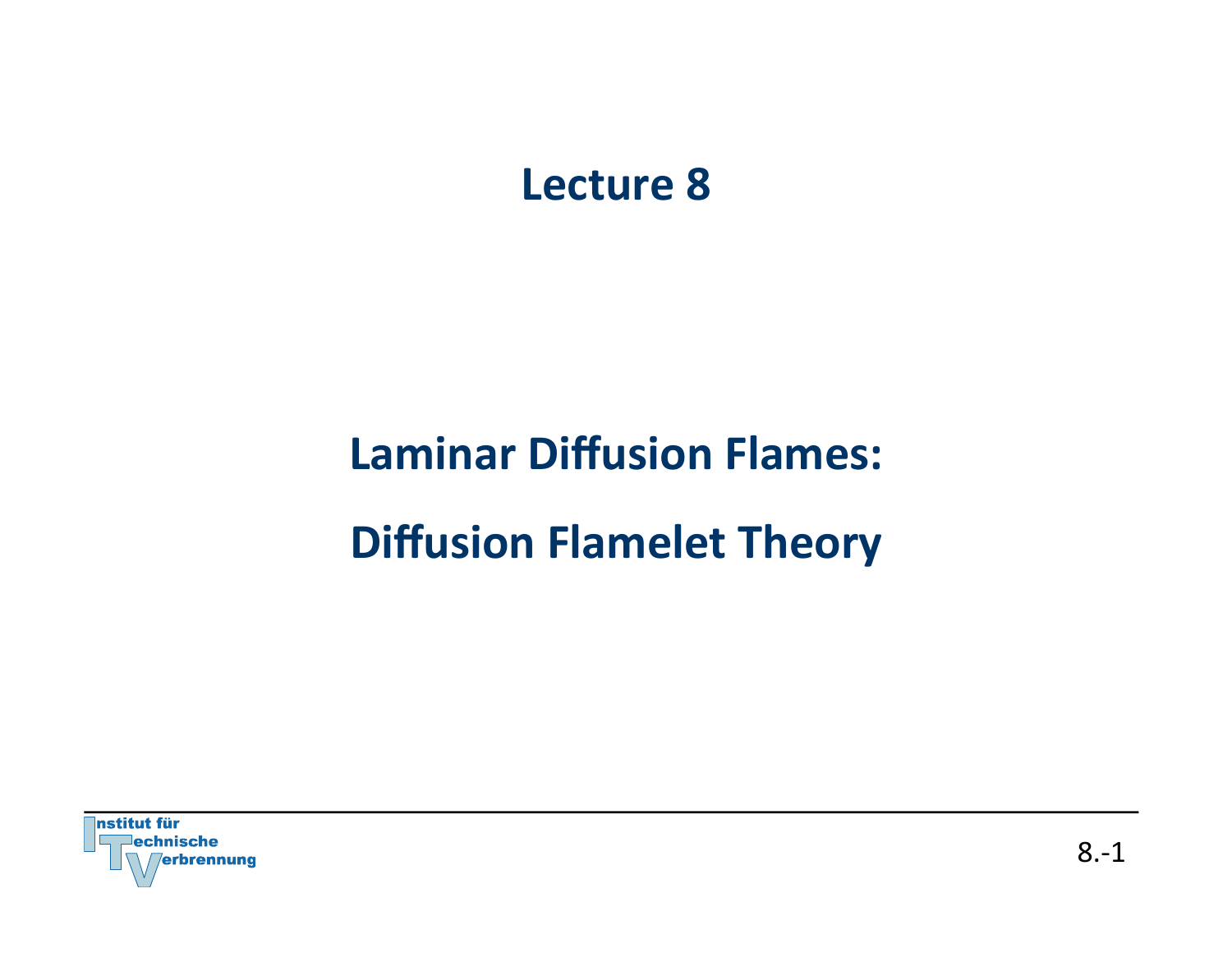- Systems, where fuel and oxidizer enter separately into the combustion chamber
- Mixing takes place by convection and diffusion
- Only where fuel and oxidizer are mixed on the molecular level, chemical reactions can occur
- The time scale of reaction is much shorter than the time scale for diffusion
	- $\rightarrow$  diffusion is rate determining
- This is why flames in non-premixed combustion are called diffusion flames



Candle flame: A classical example of a diffusion flame



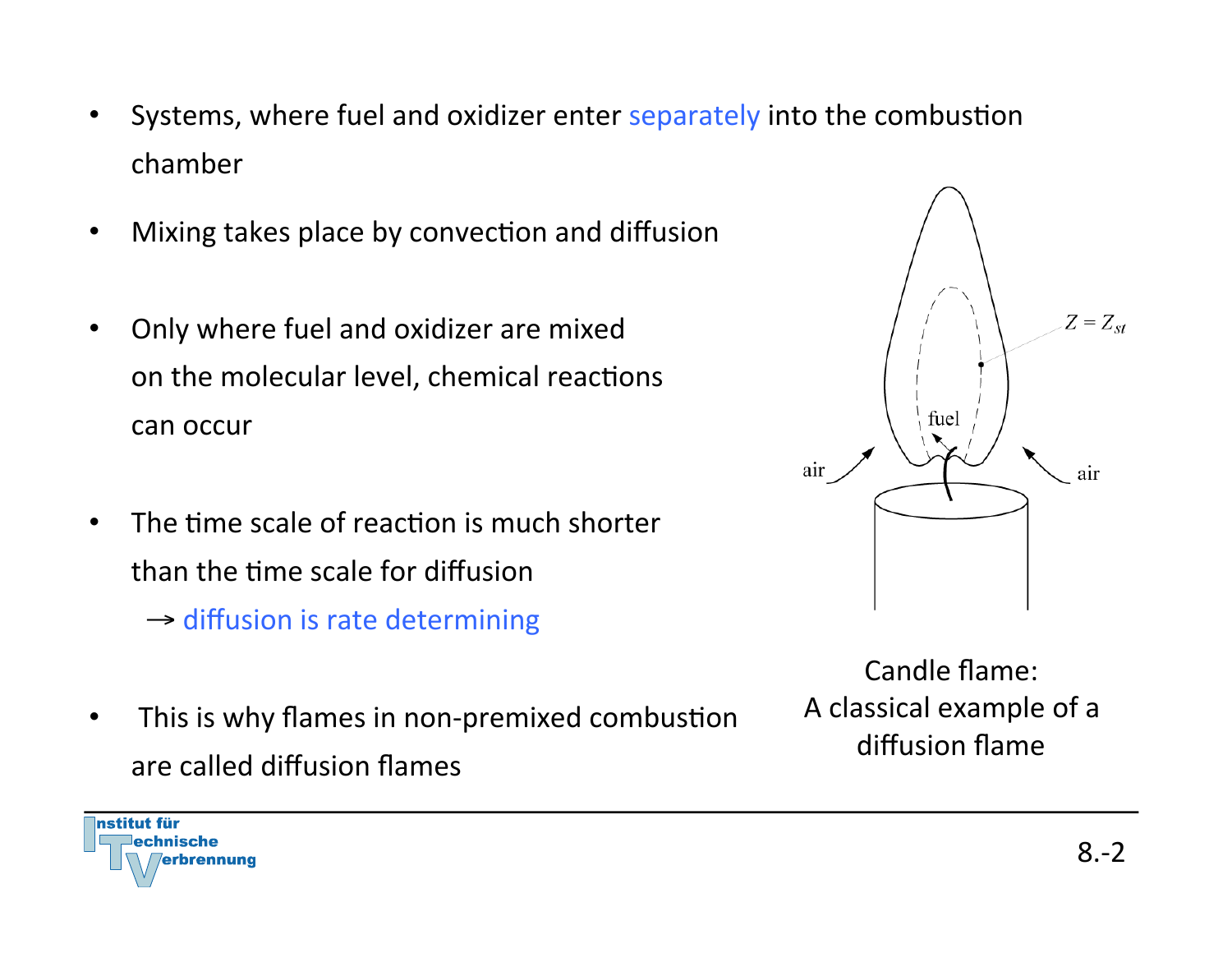Example: Candle Flame

- The flow entraining the air into the flame is driven by buoyancy
- The paraffin of the candle first melts due to radiative heat from the flame to the candle
- It mounts by capillary forces into the wick and evaporates to become paraffin vapor, a gaseous fuel
- The combustion zones in a diffusion flame are best described by an asymptotic expansion for very fast chemistry starting from the limit of complete combustion

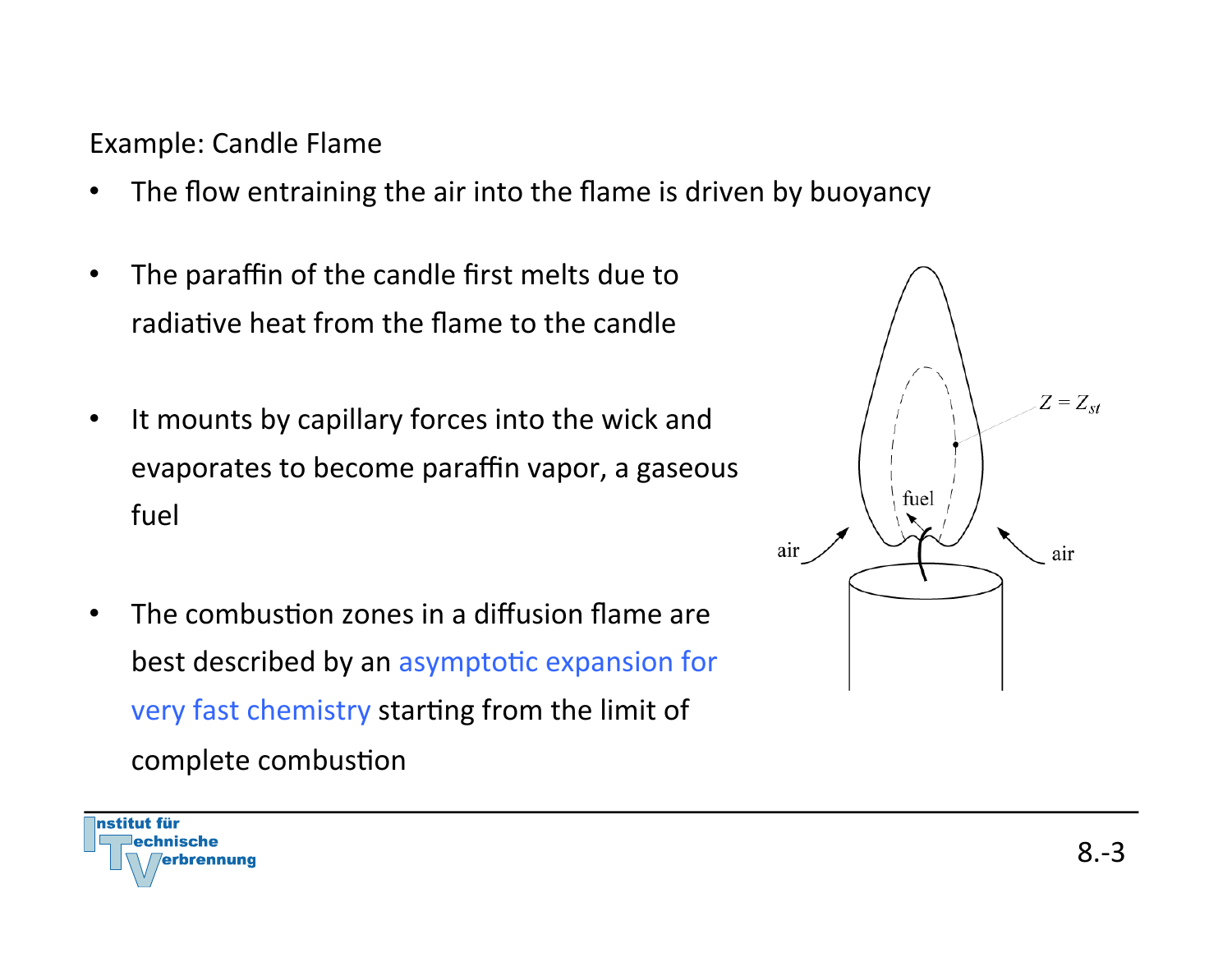- To leading order one obtains the adiabatic flame temperature, which is a function of mixture fraction only
- The asymptotic expansion around this limit will then describe the influence of finite rate chemistry
- If the expansion takes the temperature sensitivity of the chemistry into account diffusion flame quenching can also be described
- By introducing the mixture fraction as an independent coordinate for all reacting scalars, a universal coordinate transformation leads in the limit of sufficiently fast chemistry to a one-dimensional problem for the reaction zone
- This is the basis of the flamelet formulation for non-premixed combustion

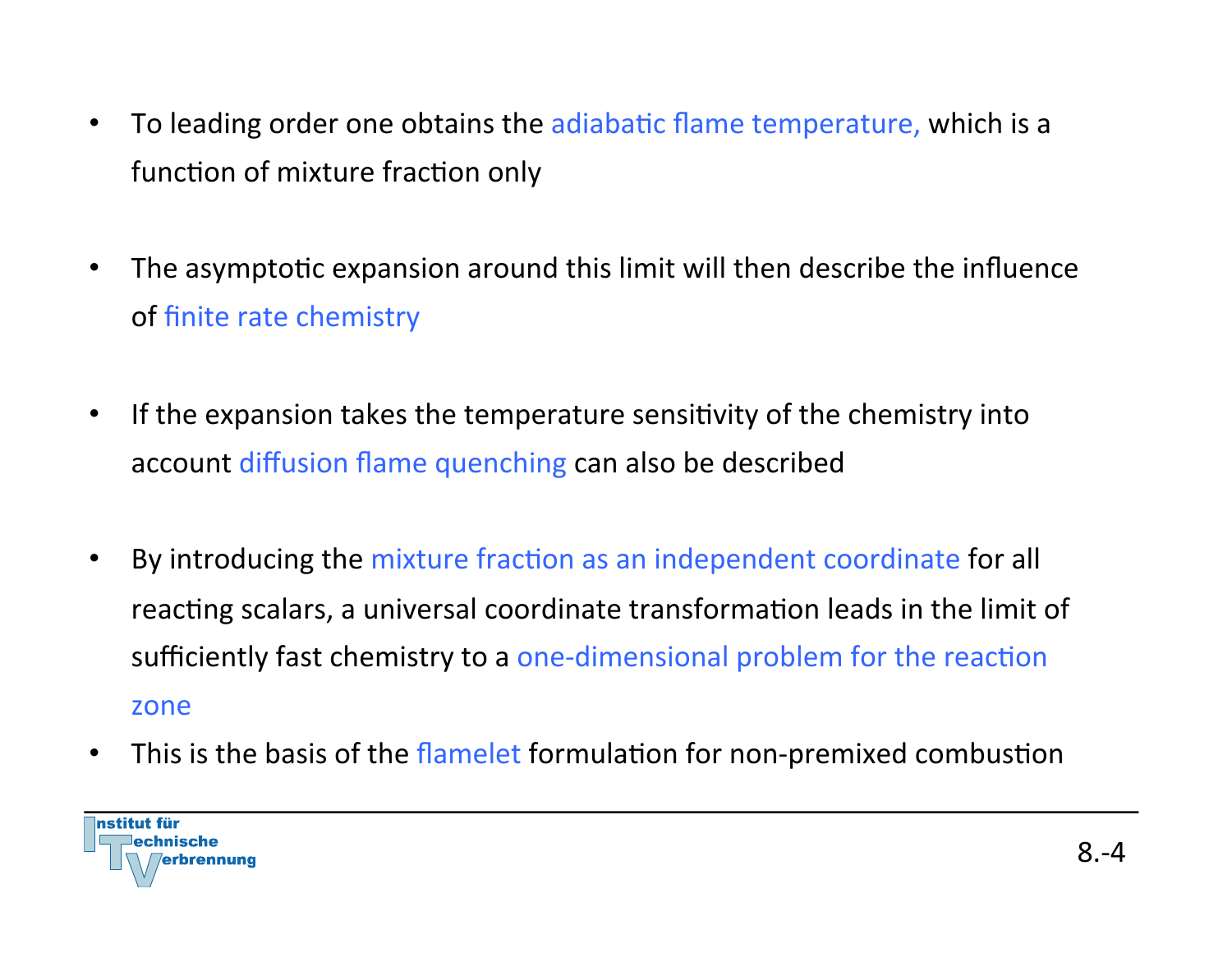## **Flamelet Structure of a Diffusion Flame**

• Assumptions: Equal diffusivities of chemical species and temperature

$$
Le_i = \lambda / (c_p \rho D_i) = 1, \quad i = 1, 2, \dots, k \qquad \Rightarrow \qquad D = \lambda / (\rho c_p)
$$

• The balance equation for mixture fraction, temperature and species read

$$
\rho \frac{\partial Z}{\partial t} + \rho v_{\alpha} \frac{\partial Z}{\partial x_{\alpha}} - \frac{\partial}{\partial x_{\alpha}} \left( \rho D \frac{\partial Z}{\partial x_{\alpha}} \right) = 0
$$
  

$$
\rho \frac{\partial T}{\partial t} + \rho v_{\alpha} \frac{\partial T}{\partial x_{\alpha}} - \frac{\partial}{\partial x_{\alpha}} \left( \rho D \frac{\partial T}{\partial x_{\alpha}} \right) = \sum_{i=1}^{k} m_{i} \frac{h_{i}}{c_{p}} + \frac{\dot{q}_{R}}{c_{p}} + \frac{1}{c_{p}} \frac{\partial p}{\partial t}
$$
  

$$
\rho \frac{\partial Y_{i}}{\partial t} + \rho v_{\alpha} \frac{\partial Y_{i}}{\partial x_{\alpha}} - \frac{\partial}{\partial x_{\alpha}} \left( \rho D \frac{\partial Y_{i}}{\partial x_{\alpha}} \right) = \dot{m}_{i} \quad i = 1, 2, ..., k
$$

• Here the low Mach number limit that leads to zero spatial pressure gradients has been employed, but the temporal pressure change has been retained

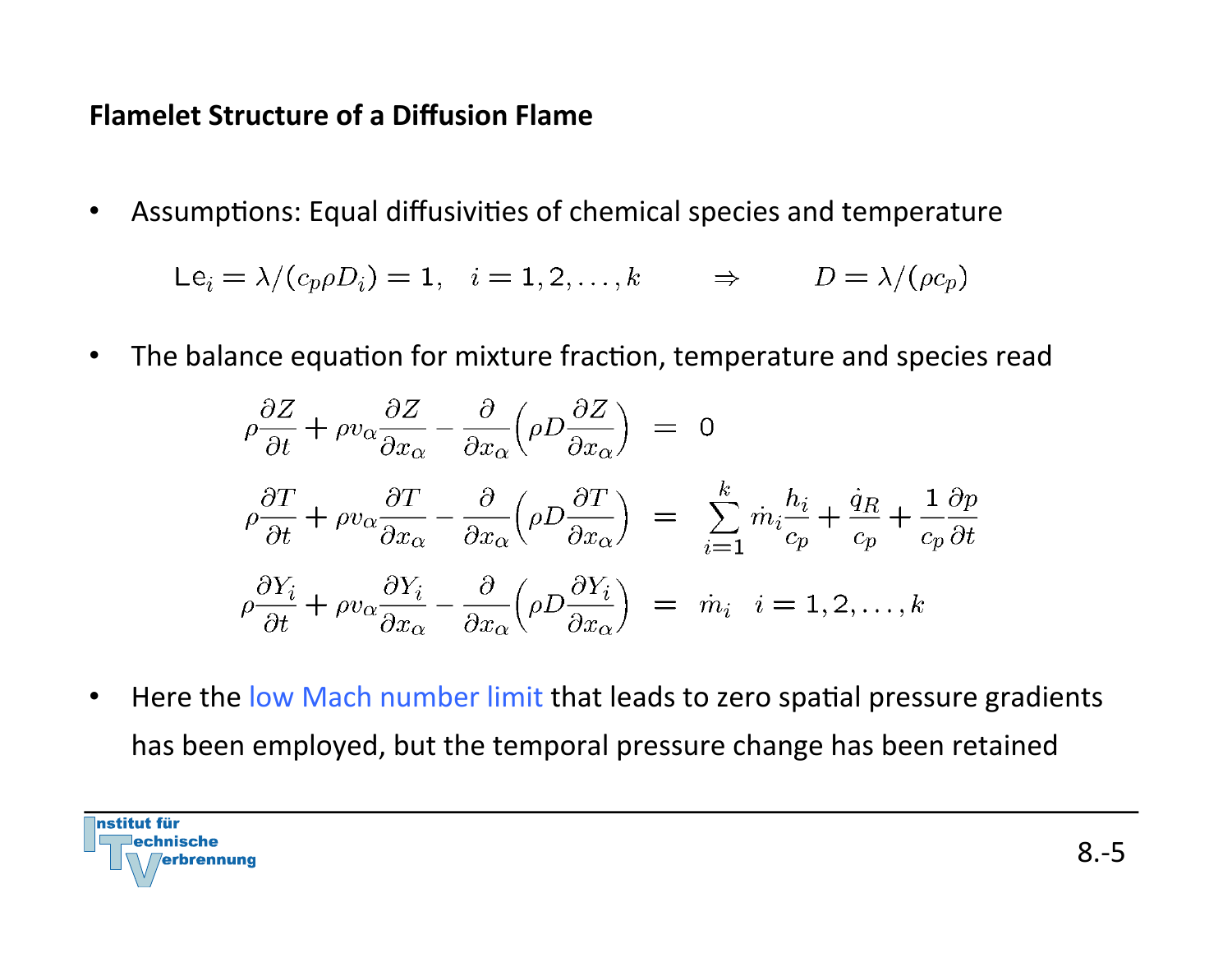#### **Flamelet Structure of a Diffusion Flame**

• The equation for the mixture fraction

$$
\rho \frac{\partial Z}{\partial t} + \rho v_{\alpha} \frac{\partial Z}{\partial x_{\alpha}} - \frac{\partial}{\partial x_{\alpha}} \left( \rho D \frac{\partial Z}{\partial x_{\alpha}} \right) = 0
$$

does not contain a chemical source term, since elements are conserved in chemical reactions

• We assume the mixture fraction *Z* to be given in the flow field as a function of space and time:  $Z=Z(x_{\alpha},t)$ 

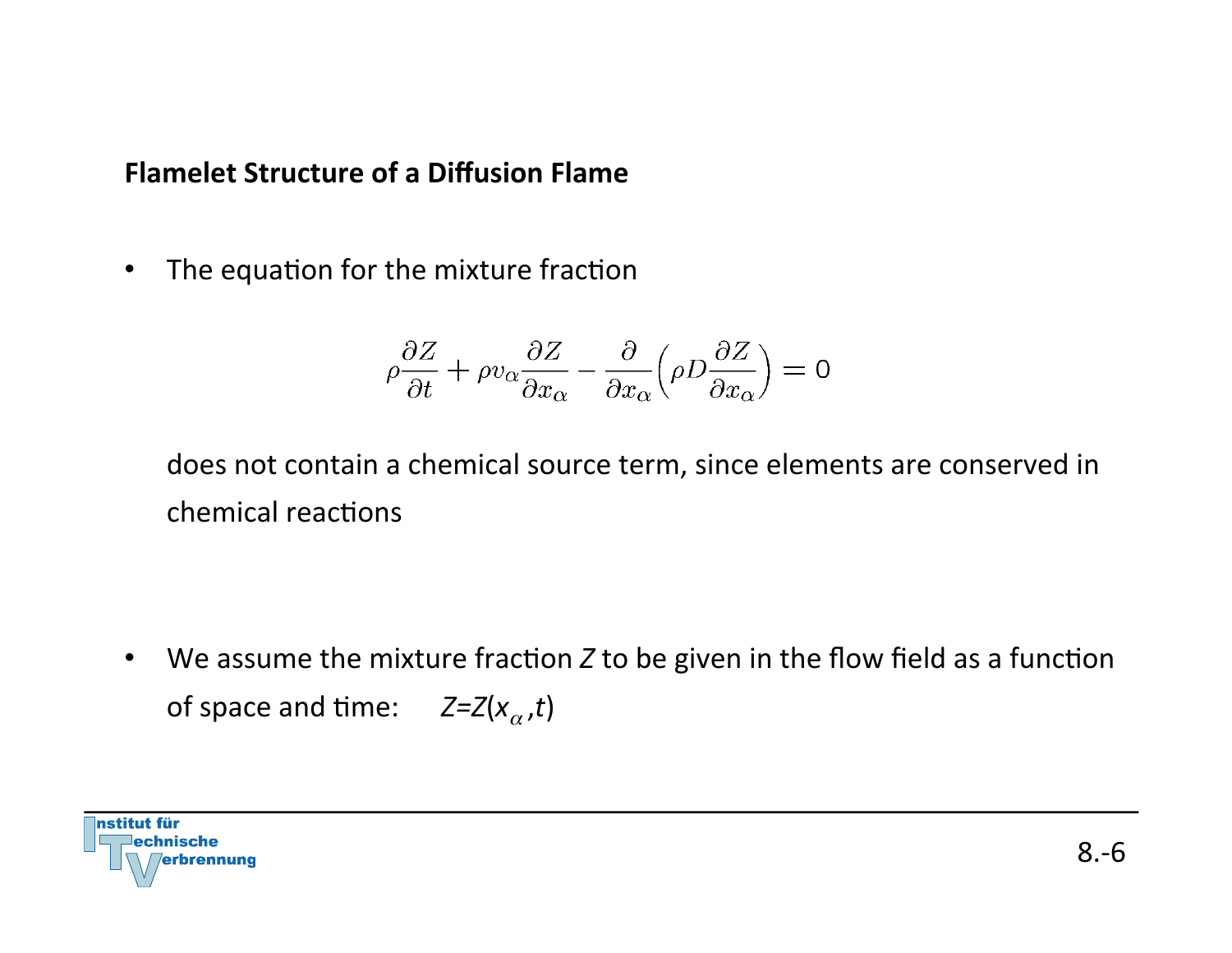• Then the surface of the stoichiometric mixture can be determined as

 $Z(x_{\alpha},t)=Z_{st}$ 

- Combustion occurs in a thin layer in the vicinity of this surface if the local mixture fraction oxidizer gradient is sufficiently high
- $Z=0$ • Let us locally introduce an orthogonal coordinate system  $\lim_{z=1}$   $\qquad \qquad$   $\qquad \qquad$   $\qquad$   $\qquad$   $\qquad$   $\qquad$   $\qquad$   $\qquad$   $\qquad$   $\qquad$   $\qquad$   $\qquad$   $\qquad$   $\qquad$   $\qquad$   $\qquad$   $\qquad$   $\qquad$   $\qquad$   $\qquad$   $\qquad$   $\qquad$   $\qquad$   $\qquad$   $\qquad$   $\qquad$   $\qquad$   $\qquad$   $\qquad$   $\$  $x_1, x_2, x_3$  attached to the  $\overline{x_2} = 0$   $\overline{x_2} = \overline{z(x, t)} = \overline{z_{st}}$ surface stoichiometric mixture
- $x_1$  points normal to the surface  $Z_{st}$ ,  $x_2$  and  $x_3$  lie within the surface
- We replace the coordinate  $x_1$  by the mixture fraction Z and  $x_2$ ,  $x_3$  and *t* by  $Z_2 = x_2$ ,  $Z_3 = x_3$  and  $t = \tau$
- This is a coordinate transformation of the Crocco type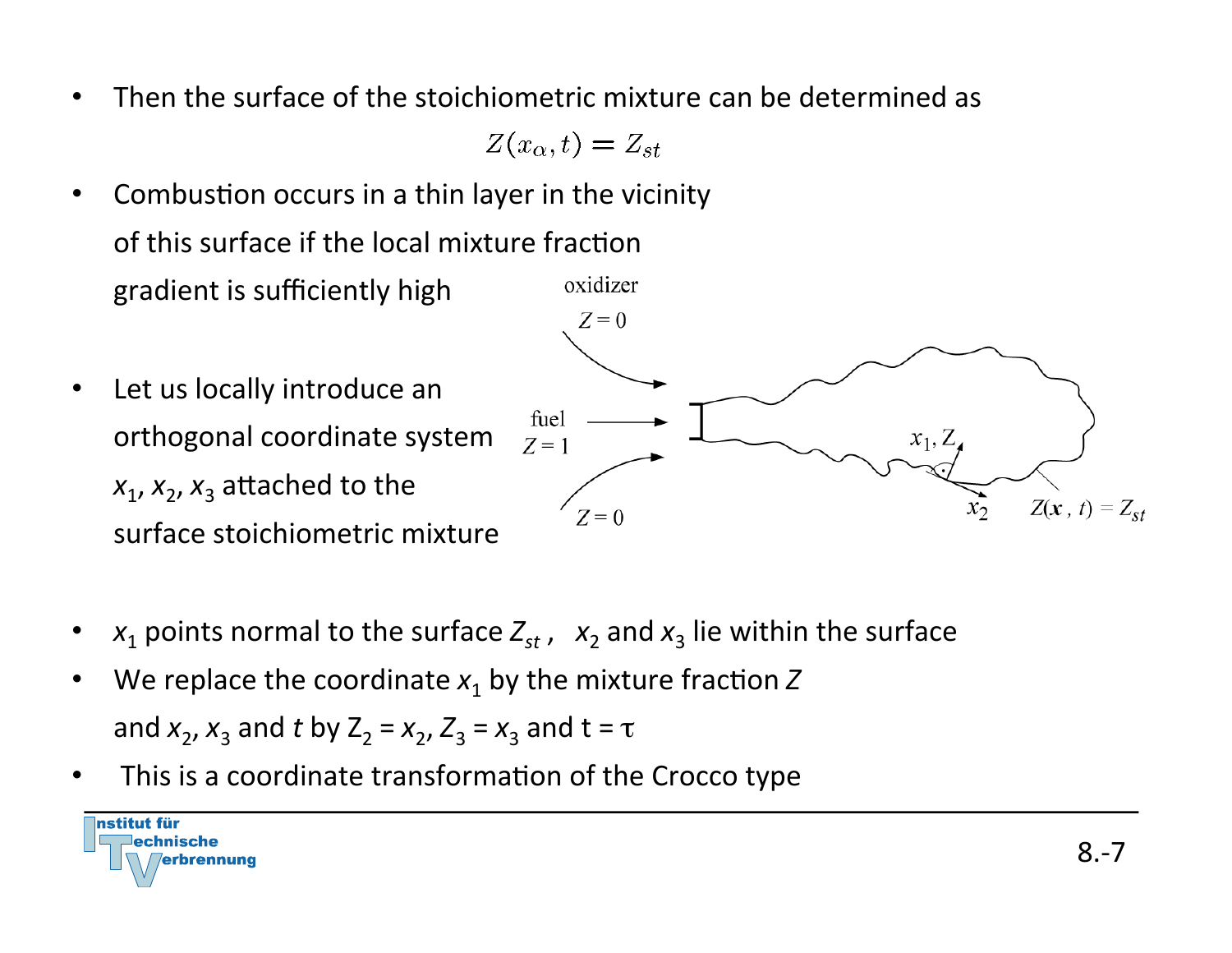- Here the temperature  $T$ , and similarly the mass fractions  $Y_i$ , will be expressed as a function of the mixture fraction Z
- By definition, the new coordinate *Z* is locally normal to the surface of stoichiometric mixture
- With the transformation rules

$$
\frac{\partial}{\partial t} = \frac{\partial}{\partial \tau} + \frac{\partial Z}{\partial t} \frac{\partial}{\partial Z}, \qquad \frac{\partial}{\partial x_1} = \frac{\partial Z}{\partial x_1} + \frac{\partial}{\partial Z}
$$

$$
\frac{\partial}{\partial x_{\alpha}} = \frac{\partial}{\partial Z_{\alpha}} + \frac{\partial Z}{\partial x_{\alpha}} \frac{\partial}{\partial Z} \quad (\alpha = 2, 3)
$$

we obtain the temperature equation in the form

$$
\rho \frac{\partial T}{\partial \tau} + \rho v_2 \frac{\partial T}{\partial Z_2} + \rho v_3 \frac{\partial T}{\partial Z_3} - \frac{\partial (\rho D)}{\partial x_2} \frac{\partial T}{\partial Z_2} - \frac{\partial (\rho D)}{\partial x_3} \frac{\partial T}{\partial Z_3} +
$$

$$
-\rho D\Biggl(\Bigl(\frac{\partial Z}{\partial x_{\alpha}}\Bigr)^{\!2}\frac{\partial^2 T}{\partial Z^2}+2\frac{\partial Z}{\partial x_2}\frac{\partial^2 T}{\partial Z\partial Z_2}+2\frac{\partial Z}{\partial x_3}\frac{\partial^2 T}{\partial Z\partial Z_3}+\frac{\partial^2 T}{\partial Z_2^2}+\frac{\partial^2 T}{\partial Z_3^2}\Biggr)=\sum_{i=1}^k\dot m_i\frac{h_i}{c_p}+\frac{\dot q_R}{c_p}+\frac{1}{c_p}\frac{\partial p}{\partial t}
$$

• The transformation of the equation for the mass fraction is similar

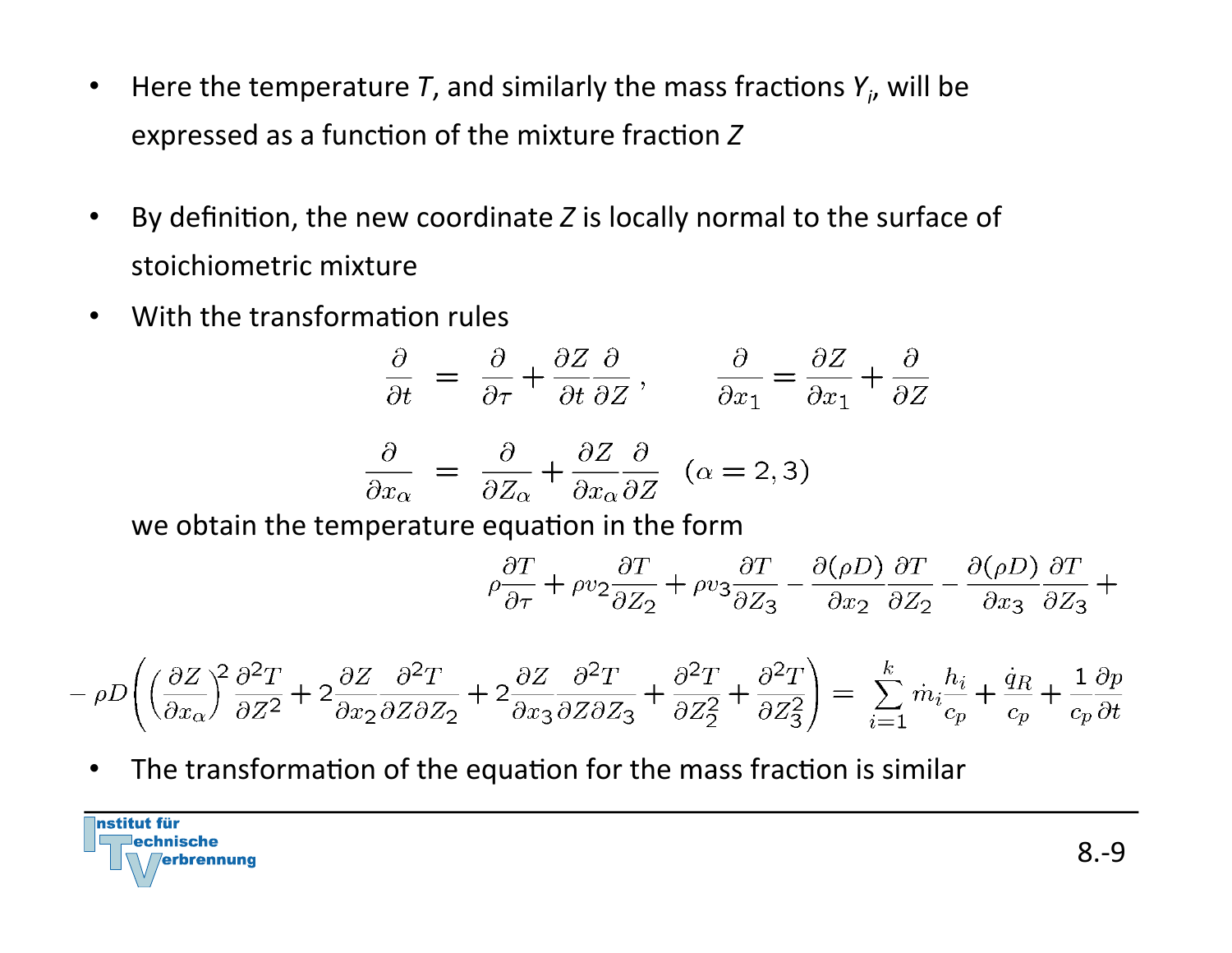• If the flamelet is thin in the *Z* direction, an order-of-magnitude analysis similar to that for a boundary layer shows that

$$
\left(\frac{\partial Z}{\partial x_{\alpha}}\right)^2 \frac{\partial^2 T}{\partial Z^2}
$$

is the dominating term of the spatial derivatives

• This term must balance the terms on the right-hand side

$$
\rho \frac{\partial T}{\partial \tau} - \rho D \left( \frac{\partial Z}{\partial x_{\alpha}} \right)^2 \frac{\partial^2 T}{\partial Z^2} \approx \sum_{i=1}^k \dot{m}_i \frac{h_i}{c_p} + \frac{\dot{q}_R}{c_p} + \frac{1}{c_p} \frac{\partial p}{\partial t}
$$

- All other terms containing spatial derivatives can be neglected to leading order
- This is equivalent to the assumption that the temperature derivatives normal to the flame surface are much larger than those in tangential direction

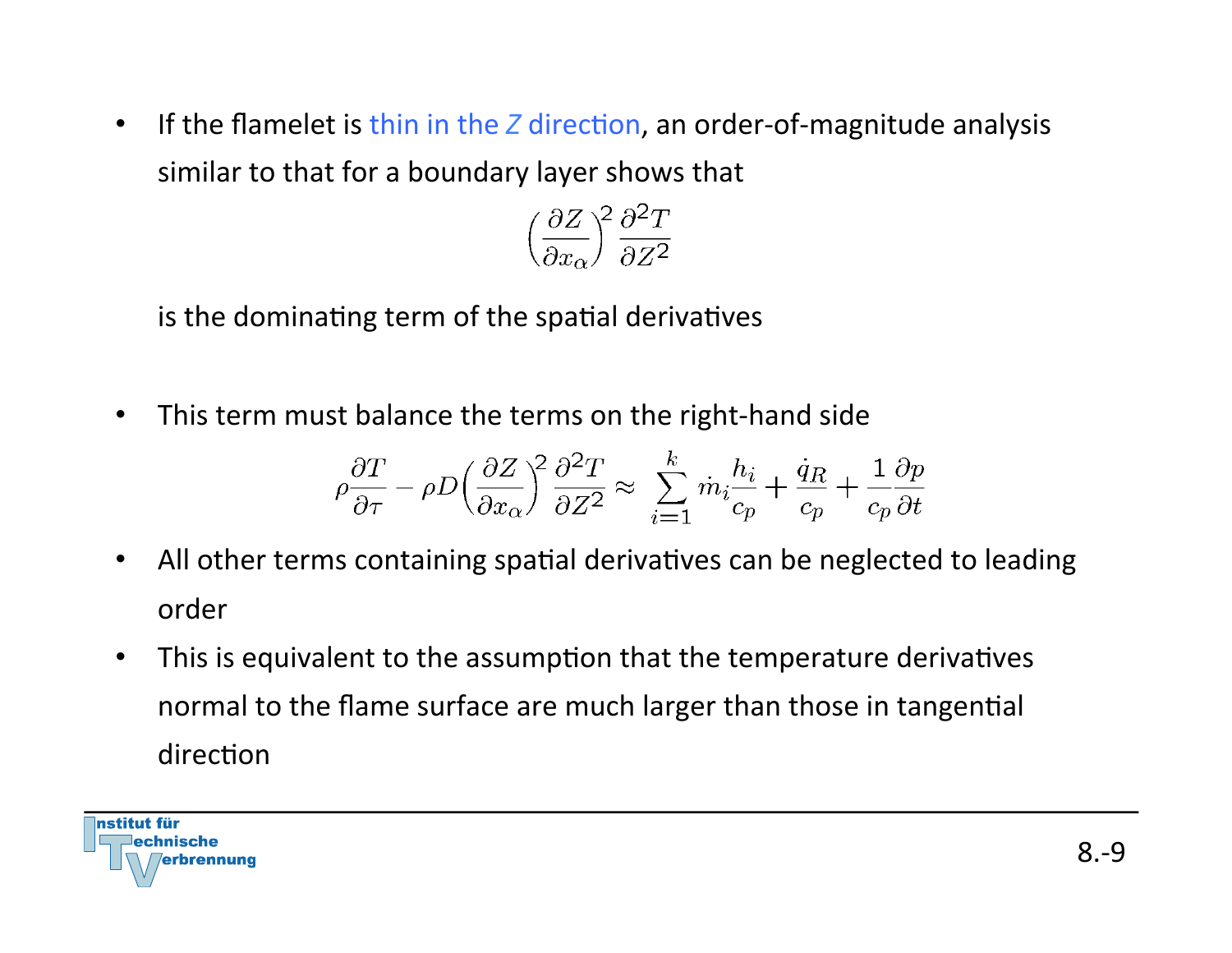$$
\rho \frac{\partial T}{\partial \tau} - \rho D \Big(\frac{\partial Z}{\partial x_{\alpha}}\Big)^{\!2} \frac{\partial^2 T}{\partial Z^2} \approx \; \sum_{i=1}^k \dot{m}_i \frac{h_i}{c_p} + \frac{\dot{q}_R}{c_p} + \frac{1}{c_p} \frac{\partial p}{\partial t}
$$

• The term containing the time derivative  $\partial T/\partial \tau$  is important if very rapid changes, such as extinction, occur

• Formally, this can be shown by introducing the stretched coordinate  $\xi$  and the fast time scale  $\sigma$ 

$$
\xi = (Z - Z_{st})/\varepsilon, \quad \sigma = \tau/\varepsilon^2
$$

•  $\varepsilon$  is a small parameter, the inverse of a large Damköhler number or a large activation energy, for example, representing the width of the reaction zone

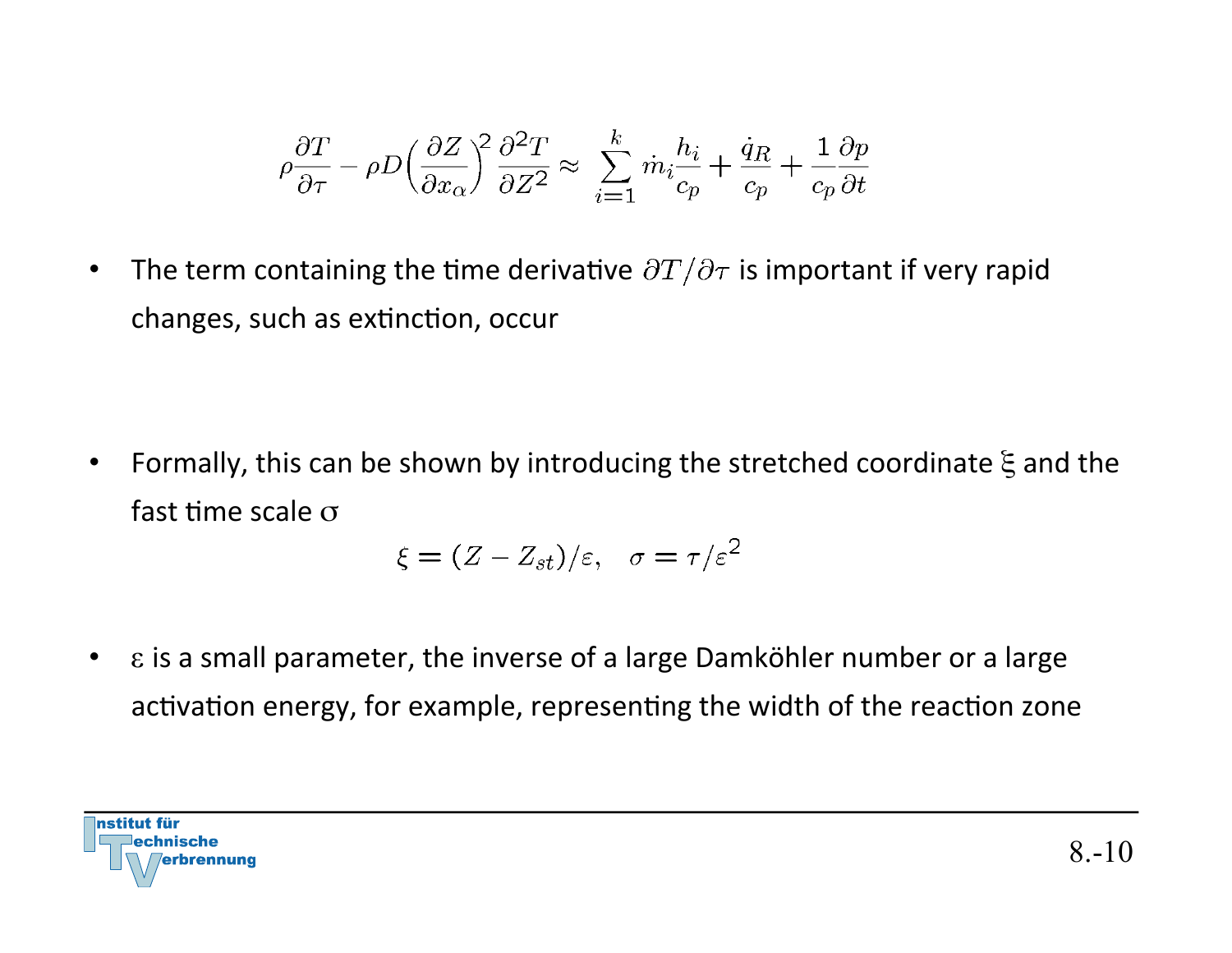• If the time derivative term is retained, the flamelet structure is to leading order described by the one-dimensional time-dependent equations

$$
\rho \frac{\partial T}{\partial t} - \rho \frac{\chi_{st}}{2} \frac{\partial^2 T}{\partial Z^2} = \sum_{l=1}^r \frac{Q_l}{c_p} \omega_l + \frac{\dot{q}_R}{c_p} + \frac{1}{c_p} \frac{\partial p}{\partial t}
$$

$$
\rho \frac{\partial Y_i}{\partial t} - \rho \frac{\chi_{st}}{Z} \frac{\partial Y_i}{\partial Z^2} = \dot{m}_i \quad i = 1, 2, \dots, k.
$$

• Here 

$$
\chi_{st} = 2D \left(\frac{\partial Z}{\partial x_{\alpha}}\right)_{st}^2
$$

is the instantaneous scalar dissipation rate at stoichiometric conditions

- It has the dimension 1/s and may be interpreted as the inverse of a characteristic diffusion time
- It may depend on t and Z and acts as a prescribed parameter, representing the flow and the mixture field

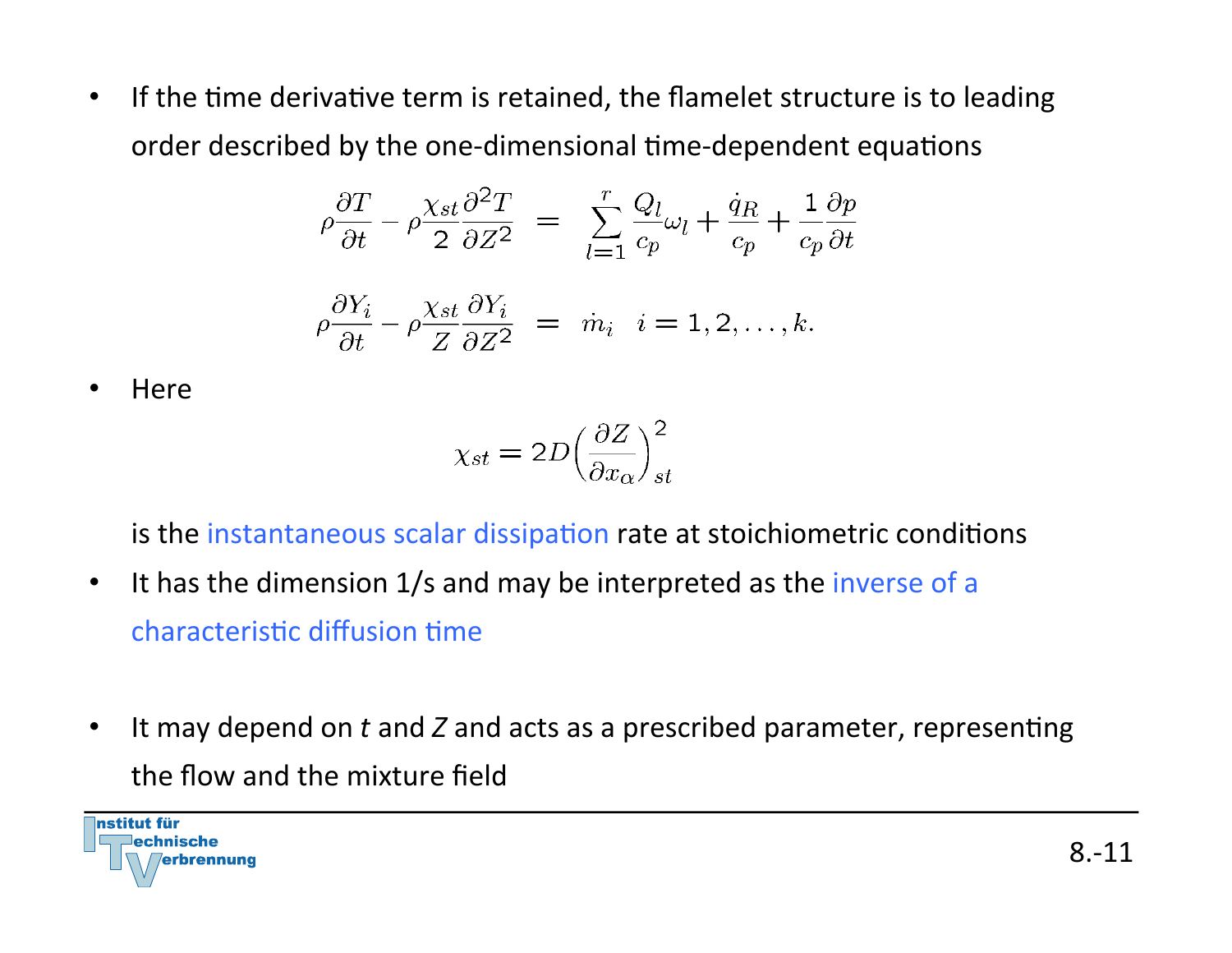• As a result of the transformation, the scalar dissipation rate

$$
\chi_{st} = 2D \Big(\frac{\partial Z}{\partial x_{\alpha}}\Big)_{st}^2
$$

implicitly incorporates the influence of convection and diffusion normal to the surface of the stoichiometric mixture

• In the limit  $\chi_{st} \rightarrow 0$ , equations for the homogeneous reactor are obtained

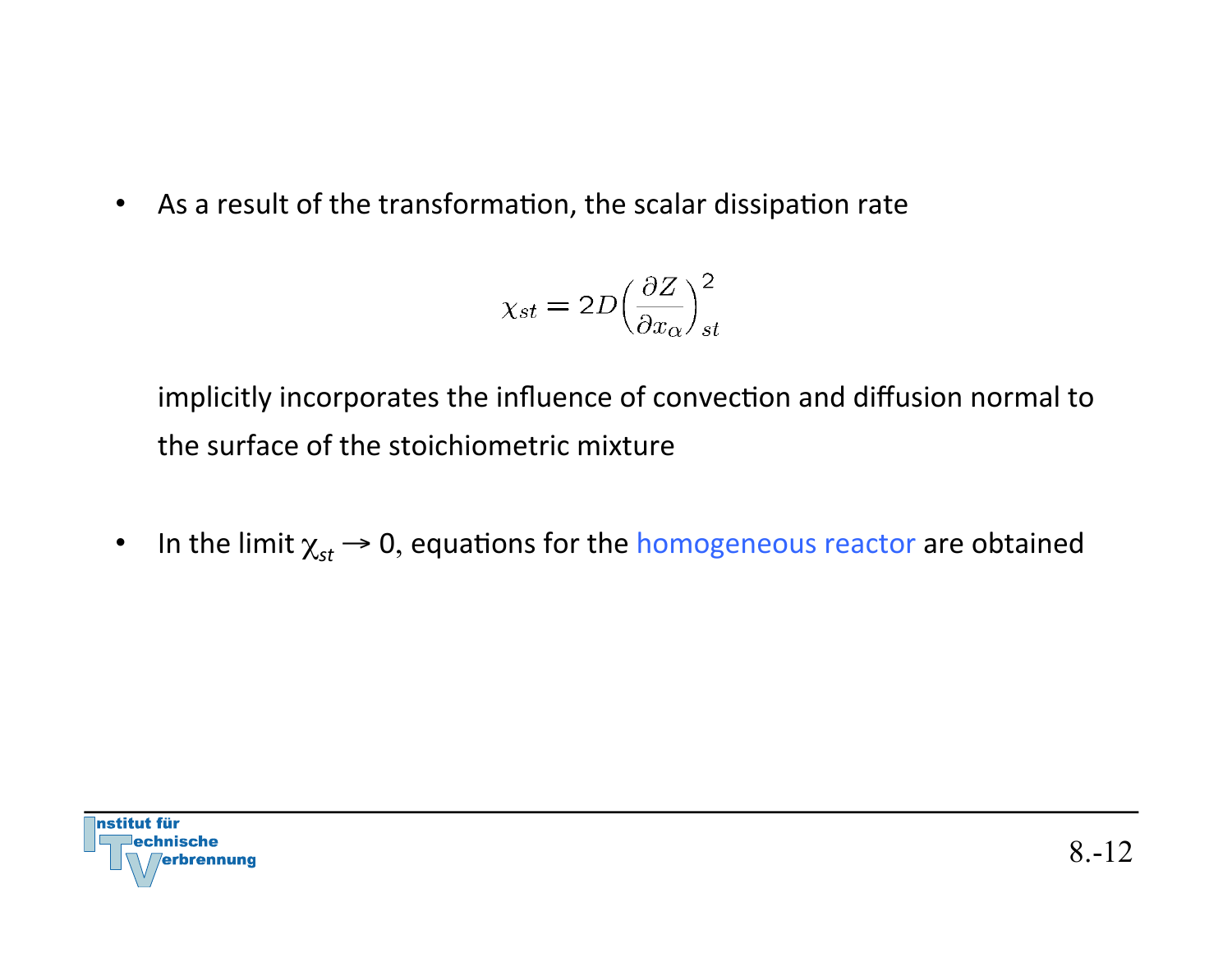Steady Solutions of the Flamelet Equation: The S-Shaped Curve

- Burning flamelet correspond to the upper branch of the S-shaped curve
- If  $\chi_{st}$  is increased, the curve is traversed to the left until  $\chi_q$  is reached, beyond which value only the lower, nonreacting branch exists Quenching• Thus at  $\chi_{st} = \chi_q$  the quenching of  $\chi^{-1}_{st}$  [s] the diffusion flamelet occurs  $\chi_q^{-1}$
- The transition from the point  $Q$  to the lower state corresponds to the unsteady transition

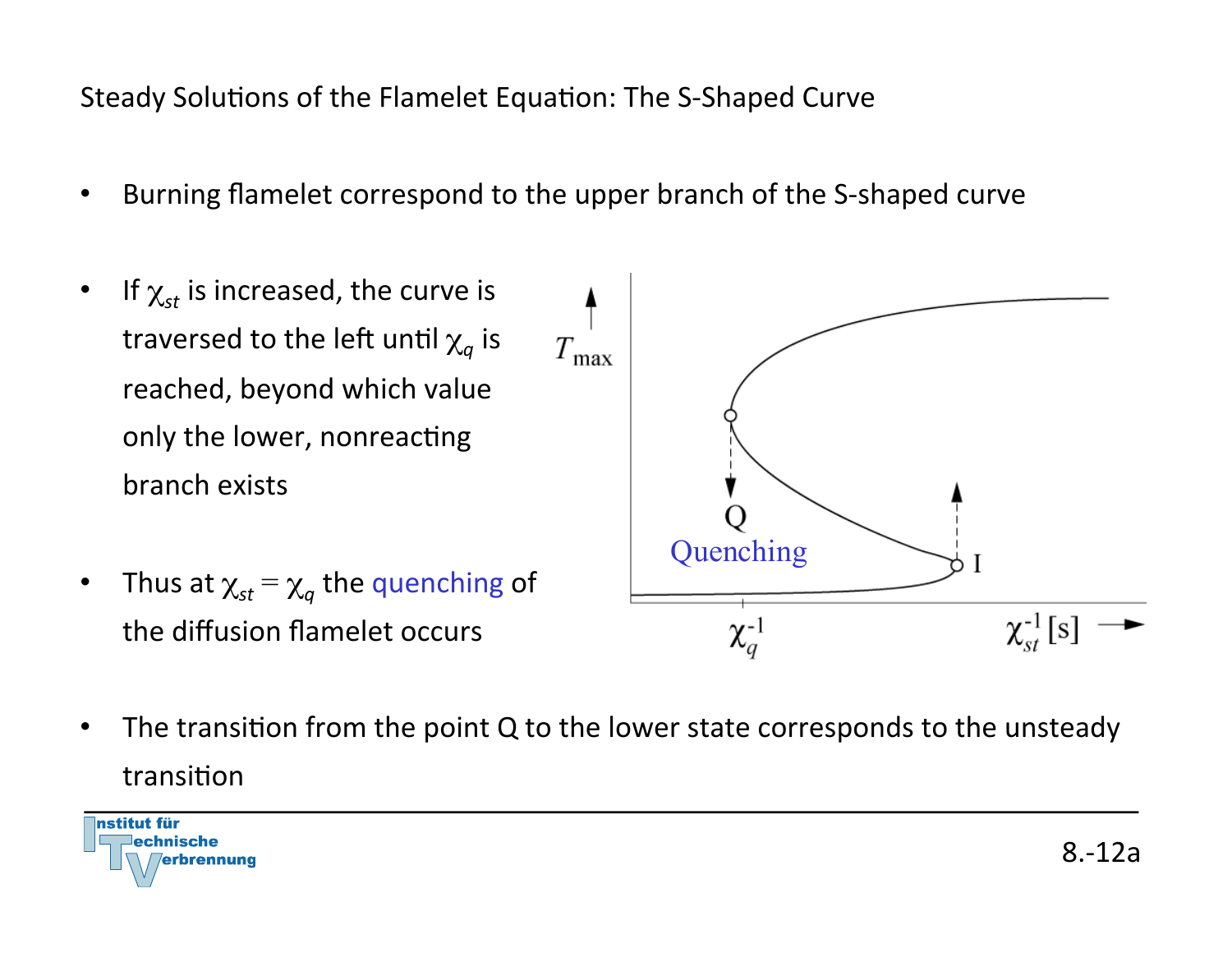- The neglect of all spatial derivatives tangential to the flame front is formally only valid in the thin reaction zone around  $Z = Z_{st}$
- There are, however, a number of typical flow configurations, where

$$
\rho \frac{\partial T}{\partial t} - \rho \frac{\chi_{st}}{2} \frac{\partial^2 T}{\partial Z^2} = \sum_{l=1}^r \frac{Q_l}{c_p} \omega_l + \frac{\dot{q}_R}{c_p} + \frac{1}{c_p} \frac{\partial p}{\partial t}
$$

is valid in the entire Z-space

• As example, the analysis of a planar counterflow diffusion flame is incuded in the lecture notes

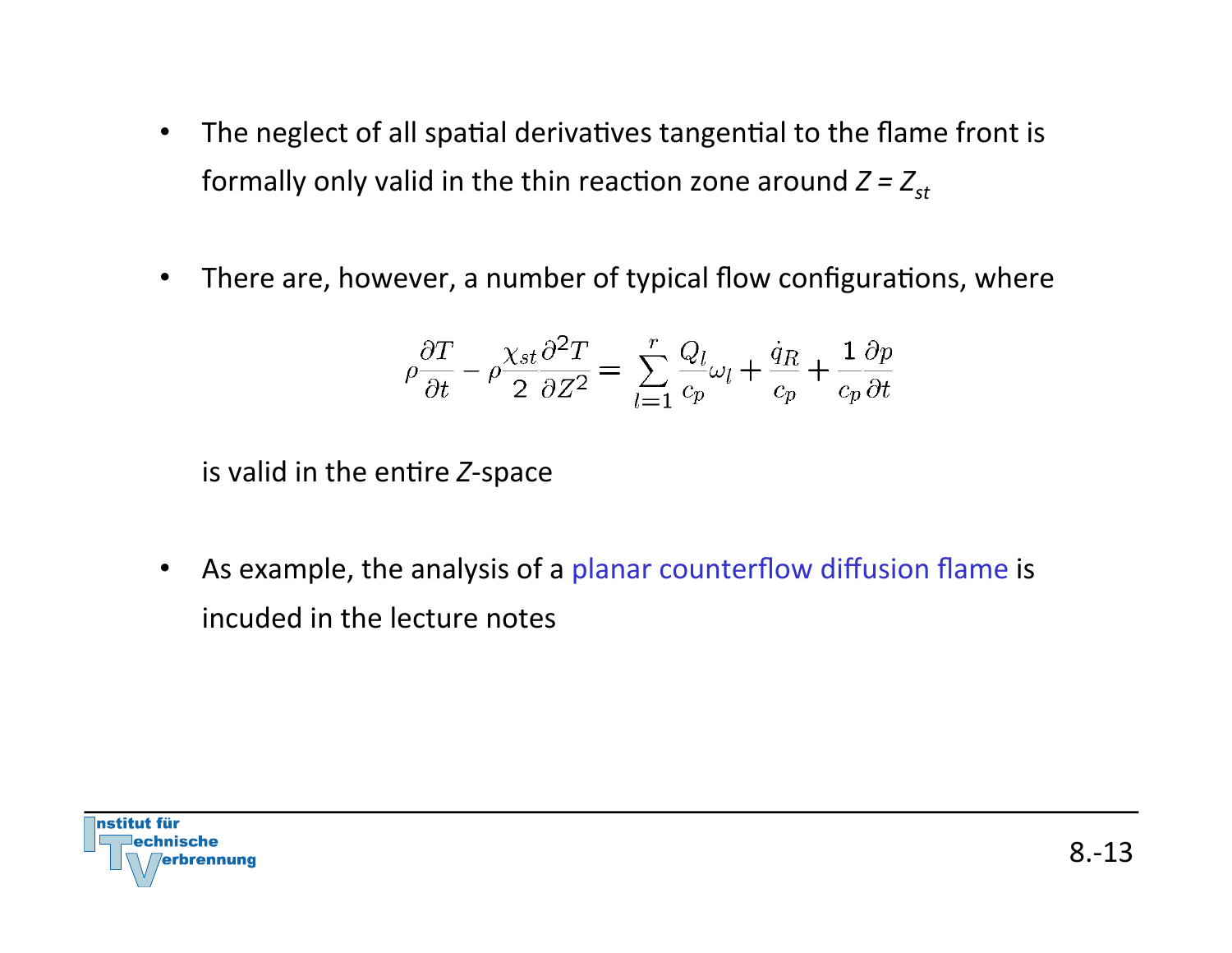### **The Planar Counterflow Diffusion Flame**

- Counterflow diffusion flames are very often used experimentally because they represent an essentially one-dimension diffusion flame structures
- If one assumes that the flow  $\vert$   $\vert$   $\vert$   $\vert$  nozzle velocities of both streams are sufficiently large and sufficiently  $\Box$  flame between two potential flows,  $\Box$   $\Box$   $\Box$   $\Box$   $\Box$   $\Box$   $\nabla$ and one from the fuel side



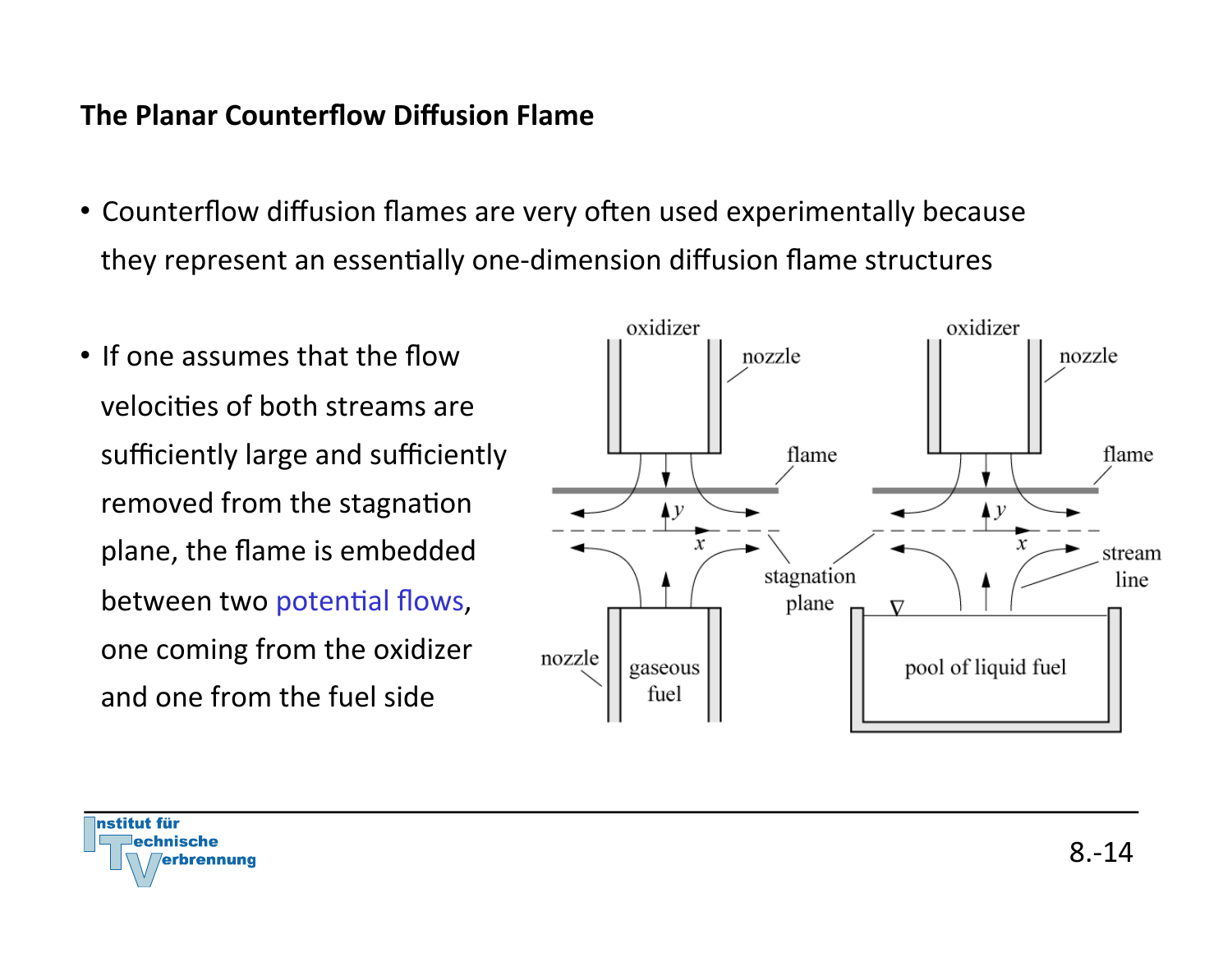Flow equations and boundary conditions

• Prescribing the potential flow velocity gradient in the oxidizer stream

$$
a = -\frac{\partial v_{\infty}}{\partial y}
$$

the velocities and the mixture fraction are there

$$
y \to \infty
$$
:  $v_{\infty} = -ay$ ,  $u_{\infty} = ax$ ,  $Z = 0$ 

Equal stagnation point pressure for both streams requires that the velocities in the fuel stream are

$$
y\rightarrow -\infty: \quad v_{-\infty}=-\sqrt{\frac{\rho_{\infty}}{\rho_{-\infty}}} \,a y, \quad u_{-\infty}=\sqrt{\frac{\rho_{\infty}}{\rho_{-\infty}}} \,a x, \quad Z=1.
$$

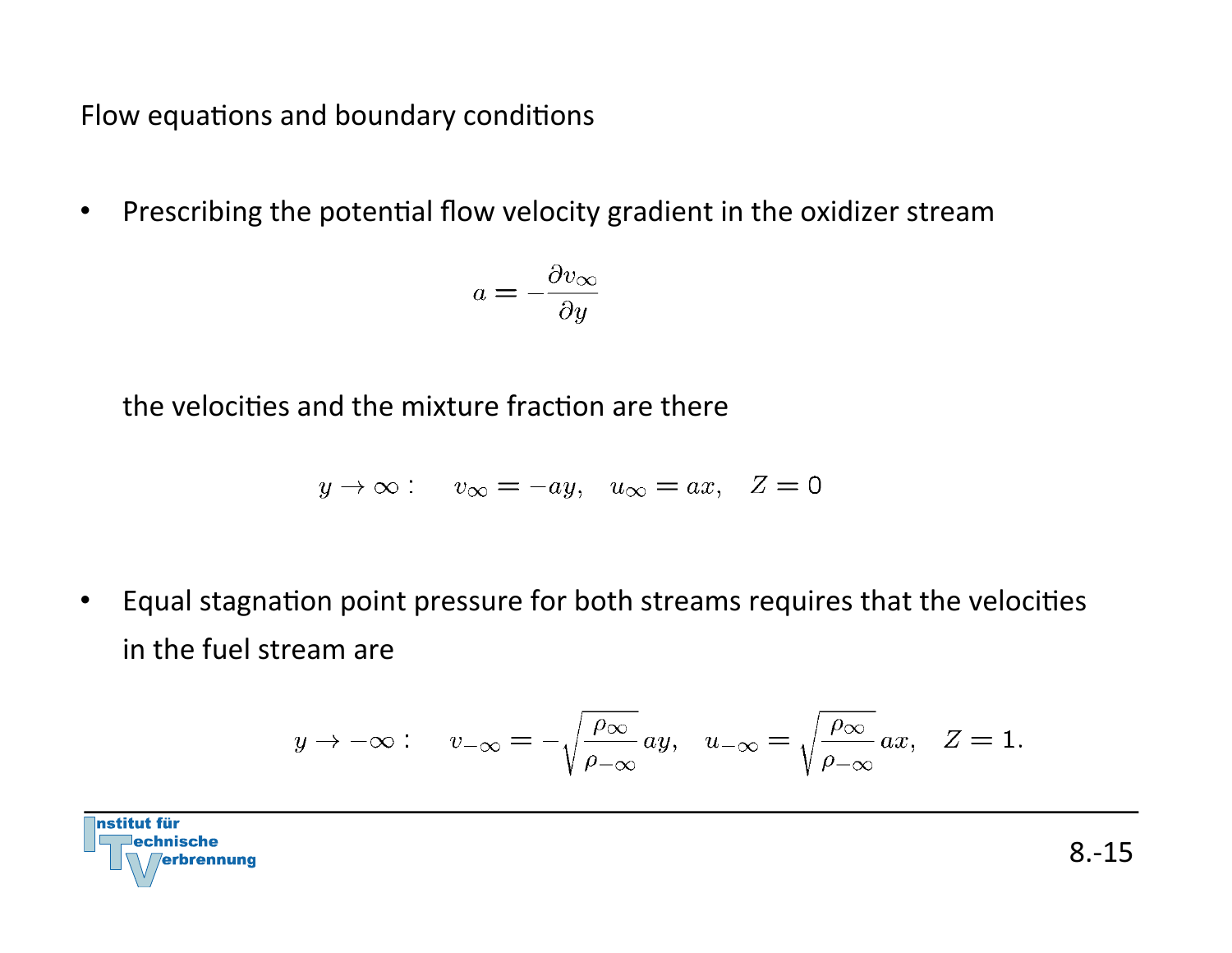• The equations for continuity, momentum and mixture fraction are given by

$$
\frac{\partial(\rho u)}{\partial x} + \frac{\partial(\rho v)}{\partial y} = 0
$$
  

$$
\rho u \frac{\partial u}{\partial x} + \rho v \frac{\partial u}{\partial y} = -\frac{\partial p}{\partial x} + \frac{\partial}{\partial y} \left(\mu \frac{\partial u}{\partial y}\right)
$$
  

$$
\rho u \frac{\partial Z}{\partial x} + \rho v \frac{\partial Z}{\partial y} = \frac{\partial}{\partial y} \left(\rho D \frac{\partial Z}{\partial y}\right)
$$

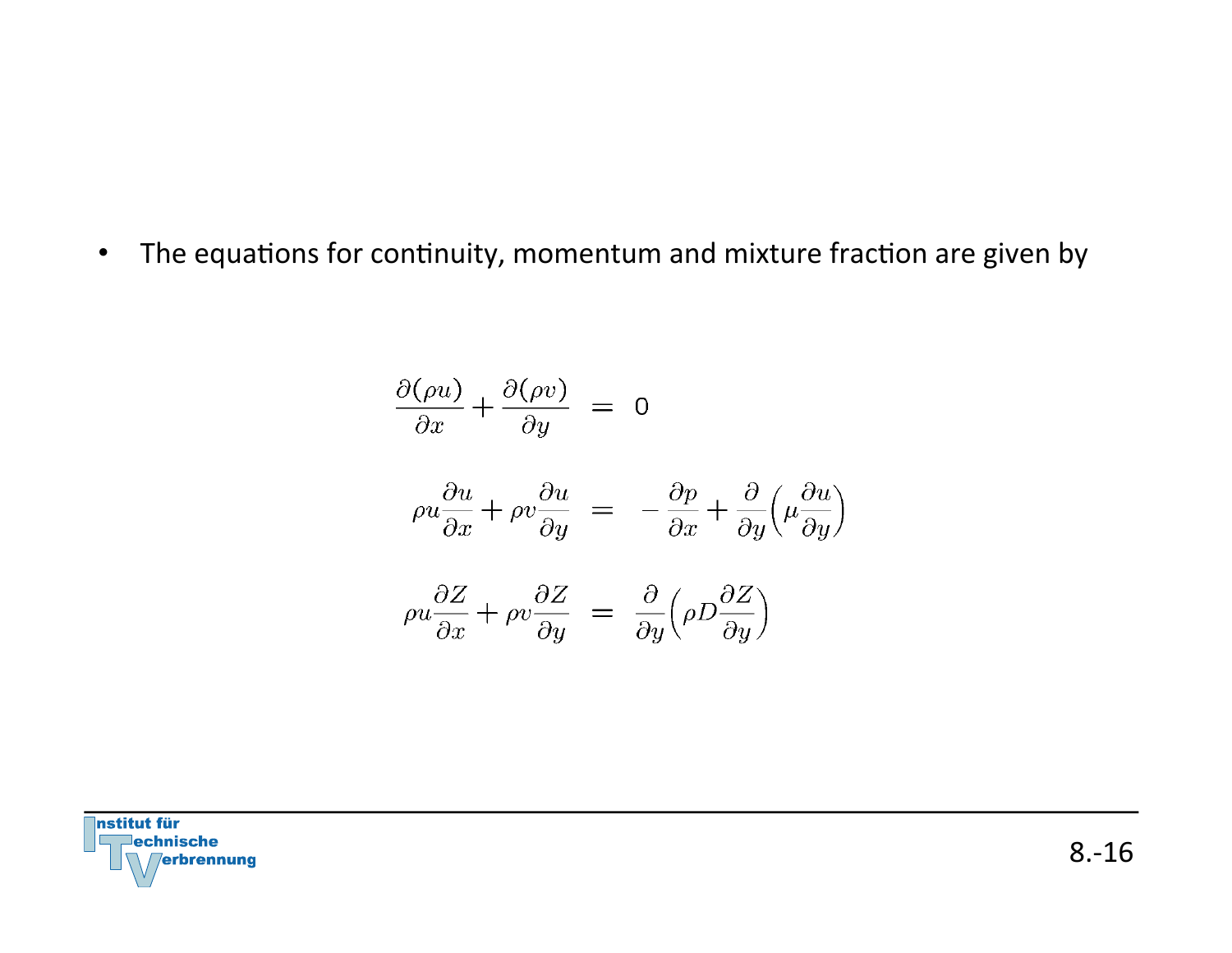#### Numerical Simulation of Counterflow Diffusion Flame



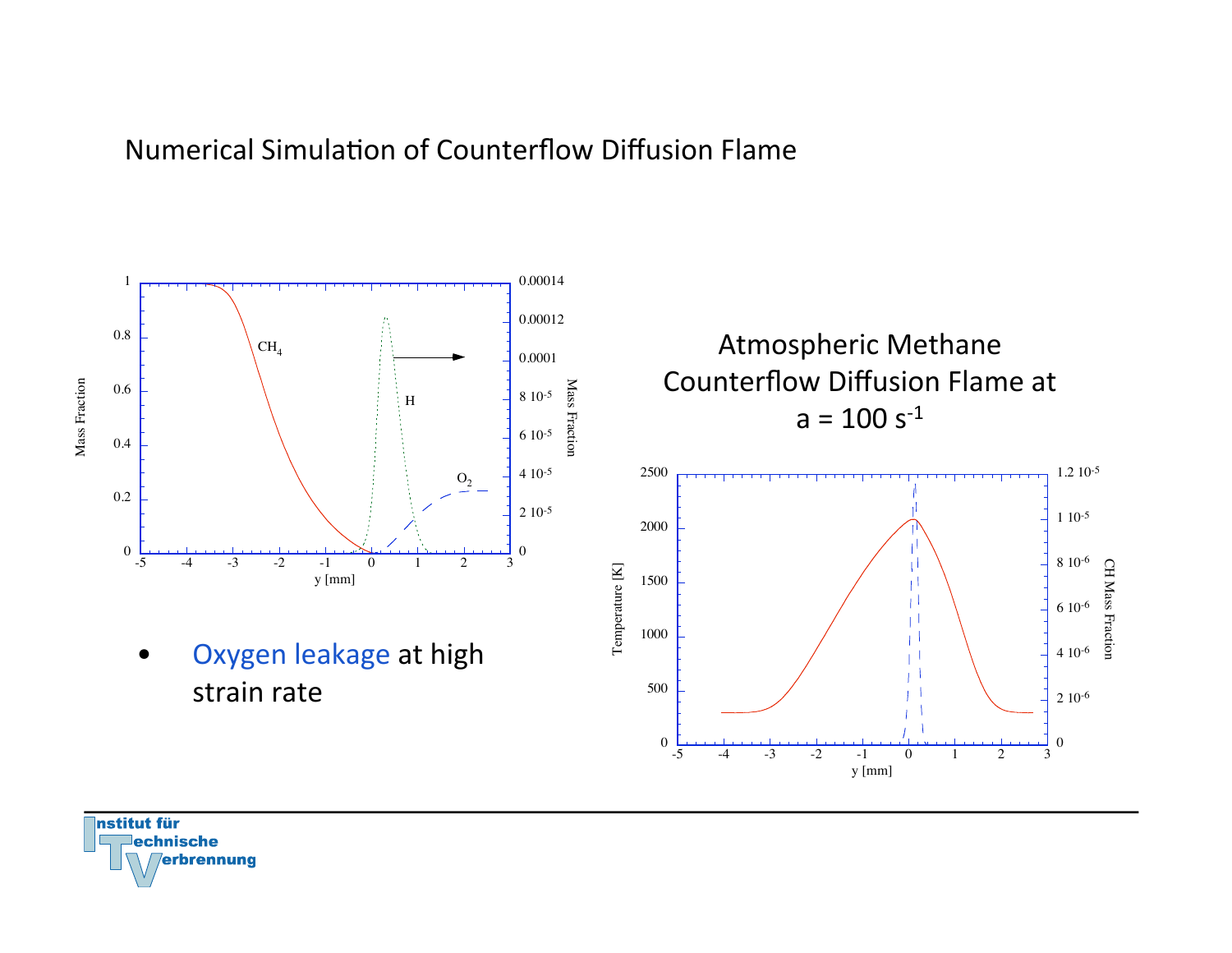## **Example: Analysis of the Counterflow Diffusion Flame**

• Introducing the similarity transformation

$$
\eta = \left(\frac{a}{(\rho \mu)_{\infty}}\right)^{1/2} \int\limits_{0}^{y} \rho \, \mathrm{d}y, \quad \xi = x
$$

one obtains the system of ordinary differential equations

$$
f = \int\limits_0^{\eta} f' \mathrm{d}\eta
$$

$$
\frac{\partial}{\partial \eta} \left( C \frac{\partial f'}{\partial \eta} \right) + f \frac{\partial f'}{\partial \eta} + \frac{\rho_{\infty}}{\rho} - f'^2 = 0
$$

$$
\frac{\partial}{\partial \eta} \Big( \frac{C}{\mathsf{Sc}} \frac{\partial Z}{\partial \eta} \Big) + f \frac{\partial Z}{\partial \eta} = 0
$$

in terms of the non-dimensional stream function

$$
f = \frac{\rho v}{\sqrt{(\rho \mu)_{\infty} a}}
$$

and the normalized tangential velocity  $f' = \frac{u}{v}$  $ax$ 

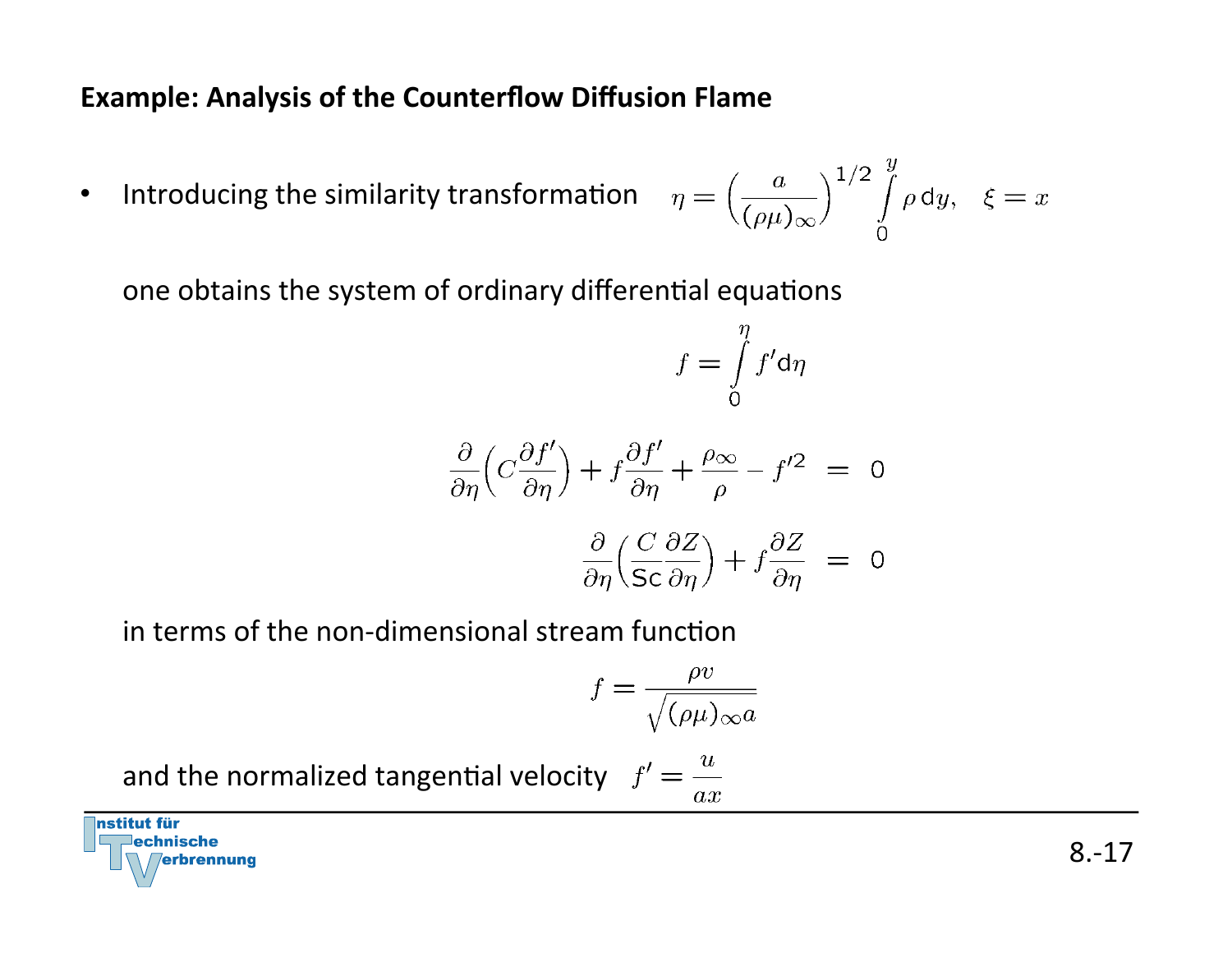• Furthermore the Chapman-Rubesin parameter *C* and the Schmidt number Sc are defined 

$$
C = \frac{\rho \mu}{(\rho \mu)_{\infty}}, \quad \text{Sc} = \frac{\mu}{\rho D}.
$$

• The boundary equations are

$$
\eta = +\infty: \quad f' = 1, \ Z = 0
$$

$$
\eta = -\infty: \quad f' = \sqrt{\rho_{\infty}/\rho_{-\infty}}, \ Z = 1
$$

• An integral of the *Z*-equation is obtained aswhere the integral *I*(η) is defined

as 

$$
Z = \frac{1}{2} \frac{I(\infty) - I(\eta)}{I(\infty)}
$$

$$
I(\eta) = \int_{0}^{\eta} \frac{Sc}{C} \exp \left\{-\int_{0}^{\eta} f \, Sc/C d\eta \right\} d\eta
$$

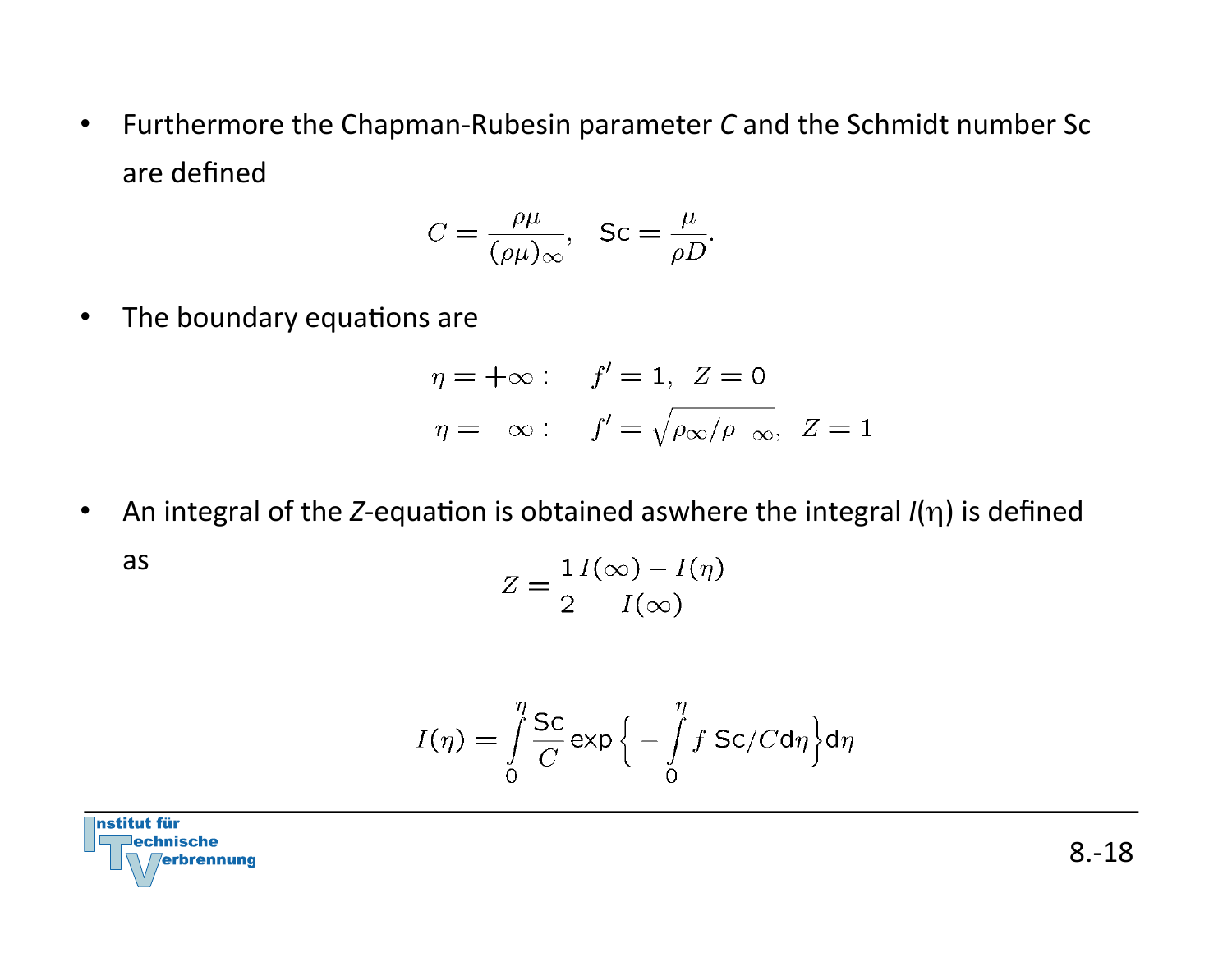• For constant properties  $\rho = \rho_{\infty}$ ,  $C = 1$  f =  $\eta$  satisfies

$$
\frac{\partial}{\partial \eta} \left( C \frac{\partial f'}{\partial \eta} \right) + f \frac{\partial f'}{\partial \eta} + \frac{\rho_{\infty}}{\rho} - f'^2 = 0
$$

and 

$$
Z = \frac{1}{2} \text{erfc}\Big(\eta/\sqrt{2}\Big).
$$

• The instantaneous scalar dissipation rate is here

$$
\chi = 2D \left(\frac{\partial Z}{\partial y}\right)^2 = 2\left(\frac{C}{\mathsf{Sc}}\right) a \left(\frac{\partial Z}{\partial \eta}\right)^2
$$

where 

$$
\eta = \left(\frac{a}{(\rho\mu)_{\infty}}\right)^{1/2} \int\limits_{0}^{y} \rho \, \text{d}y, \quad \xi = x \quad \text{and} \quad C = \frac{\rho\mu}{(\rho\mu)_{\infty}}, \quad \text{Sc} = \frac{\mu}{\rho D}. \quad \text{have been used}
$$

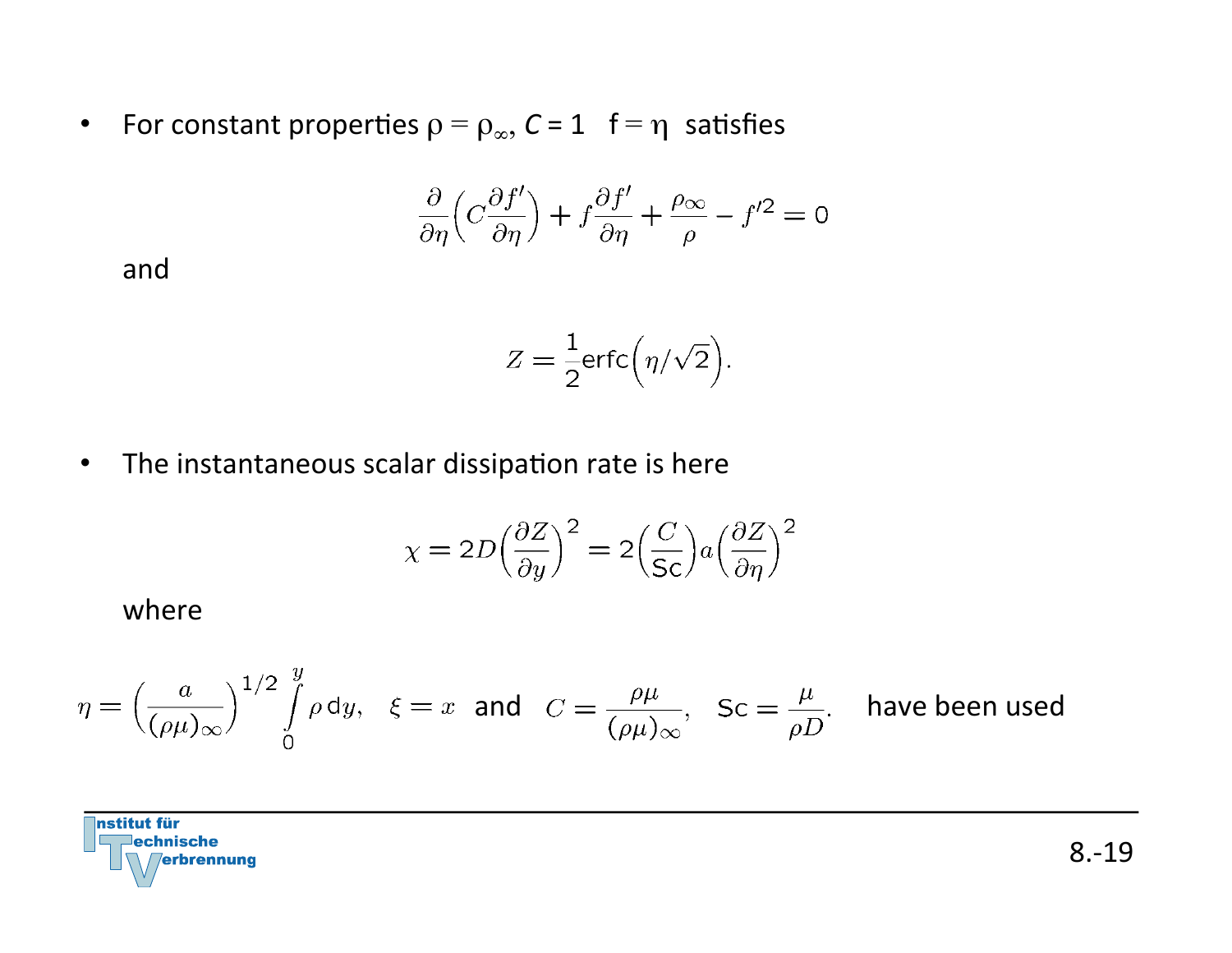• When the scalar dissipation rate is evaluated with the assumptions that led to

$$
Z = \frac{1}{2} \text{erfc}\Big(\eta/\sqrt{2}\Big).
$$

one obtains

$$
\chi = -\frac{a}{\pi} \exp[-\eta^2(Z)] = -\frac{a}{\pi} \exp(-2[\text{erfc}^{-1}(2Z)]^2)
$$

• For small *Z* one obtains with I' Hospital's rule

$$
\frac{dZ}{d\eta} = -\frac{1}{2}\frac{dI}{d\eta}\frac{1}{I(\infty)} = \frac{dI}{d\eta}\frac{Z}{I(\infty) - I(\eta)} = -\frac{Sc}{C}fZ.
$$

• Therefore, in terms of the velocity gradient a the scalar dissipation rate becomes 

$$
\chi = 2af^2Z^2(\mathsf{Sc}/C)
$$

showing that  $\chi$  increases as  $Z^2$  for small Z

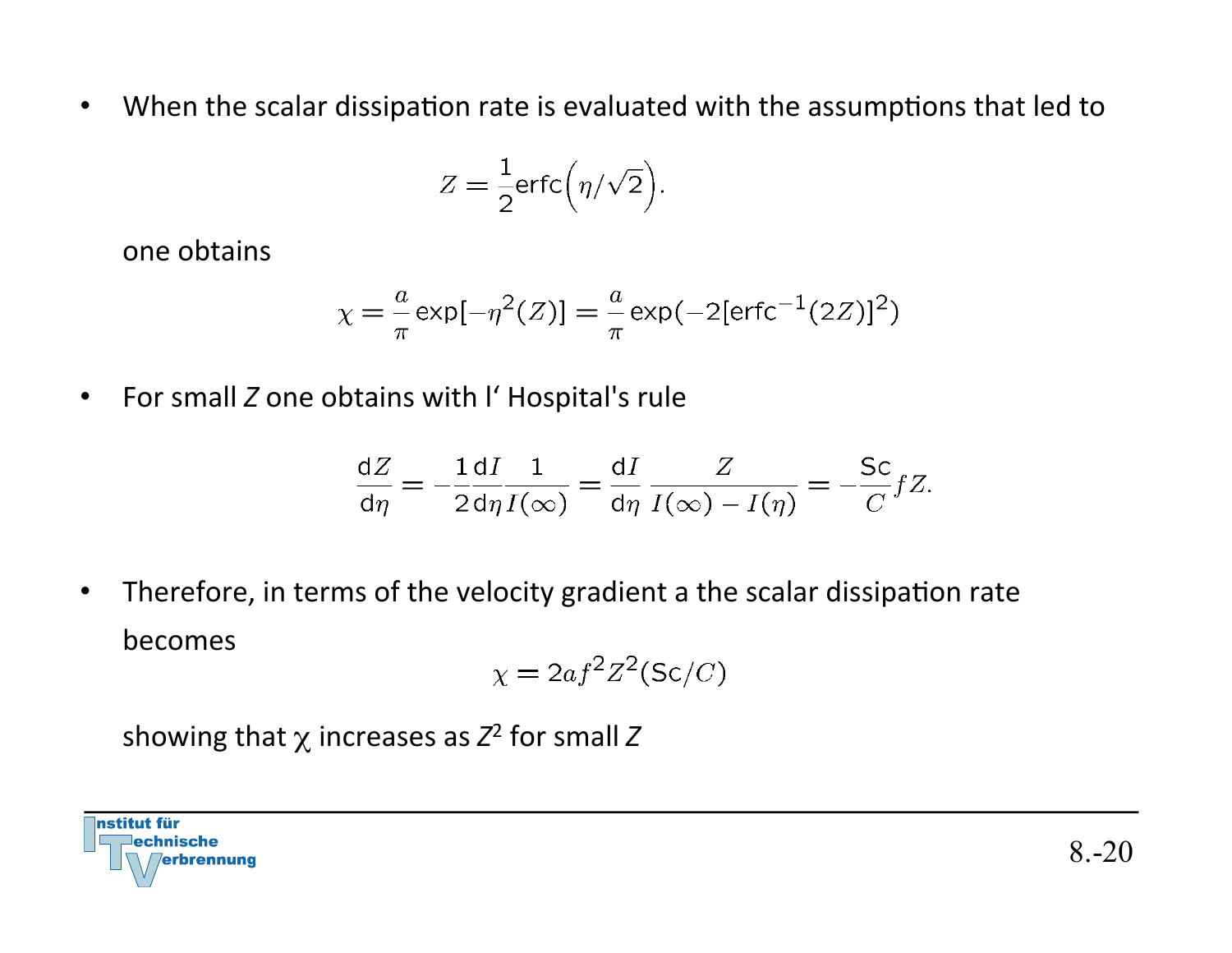#### **Diffusion Flame Structure of Methane-Air Flames**

• Classical Linan one-step model with a large activation energy is able to predict important features such as extinction, but for small values of  $Z_{st}$  it predicts the leakage of fuel through the reaction zone



• However, experiments of methane flames, on the contrary, show leakage of oxygen rather than of fuel through the reaction zone

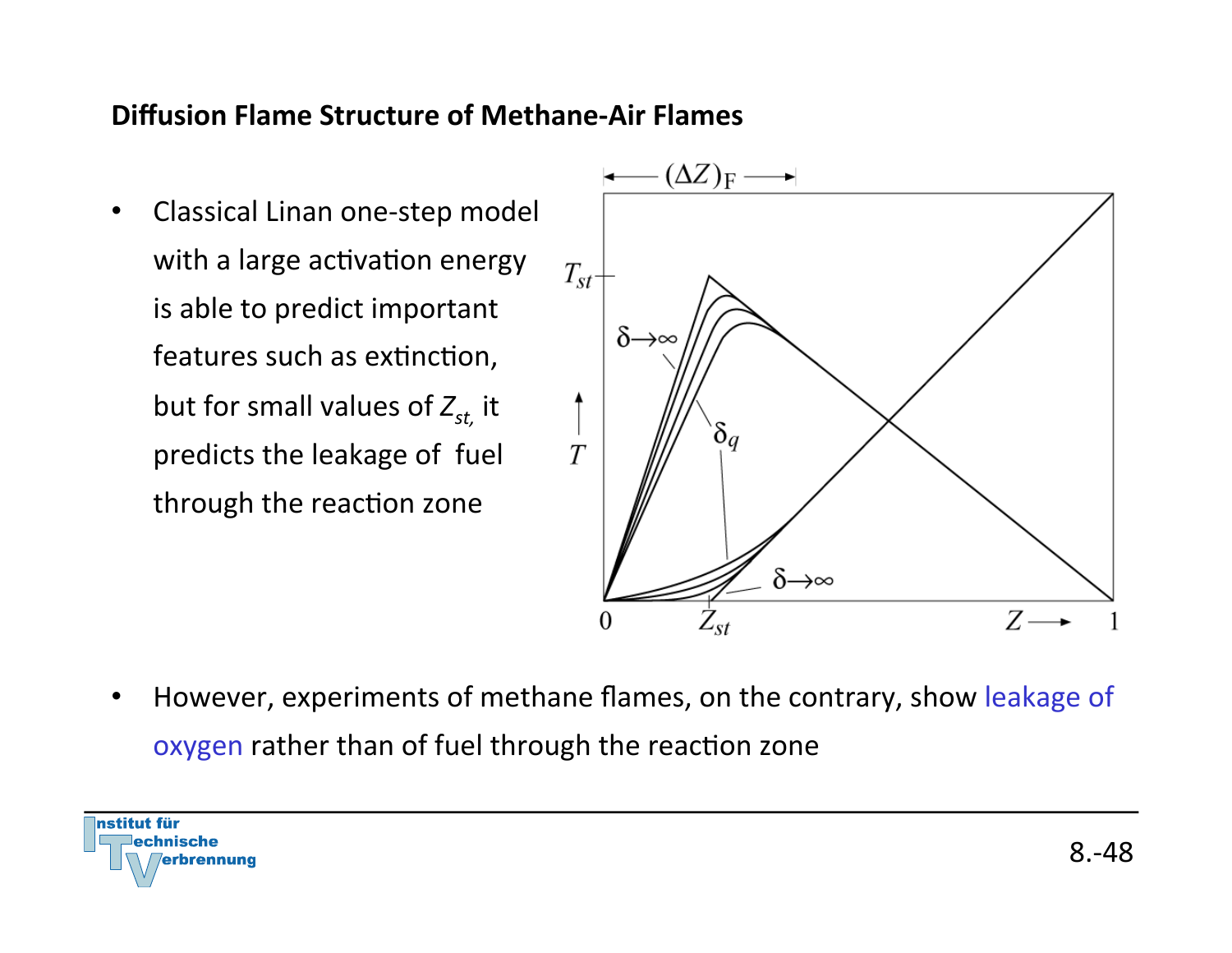• A numerical calculation with the four-step reduced mechanism

 $CH_4 + 2H + H_2O = CO + 4H_2$ 

- $CO + H_2O$  =  $CO_2 + H_2$
- $H + H + M$  =  $H_2 + M$

 $O_2 + 3H_2 = 2H + 2H_2O$ 

has been performed for the counter-flow diffusion flame in the stagnation region of a porous cylinder

• This flow configuration, initially used by Tsuji and Yamaoka, will be presented in the next lecture

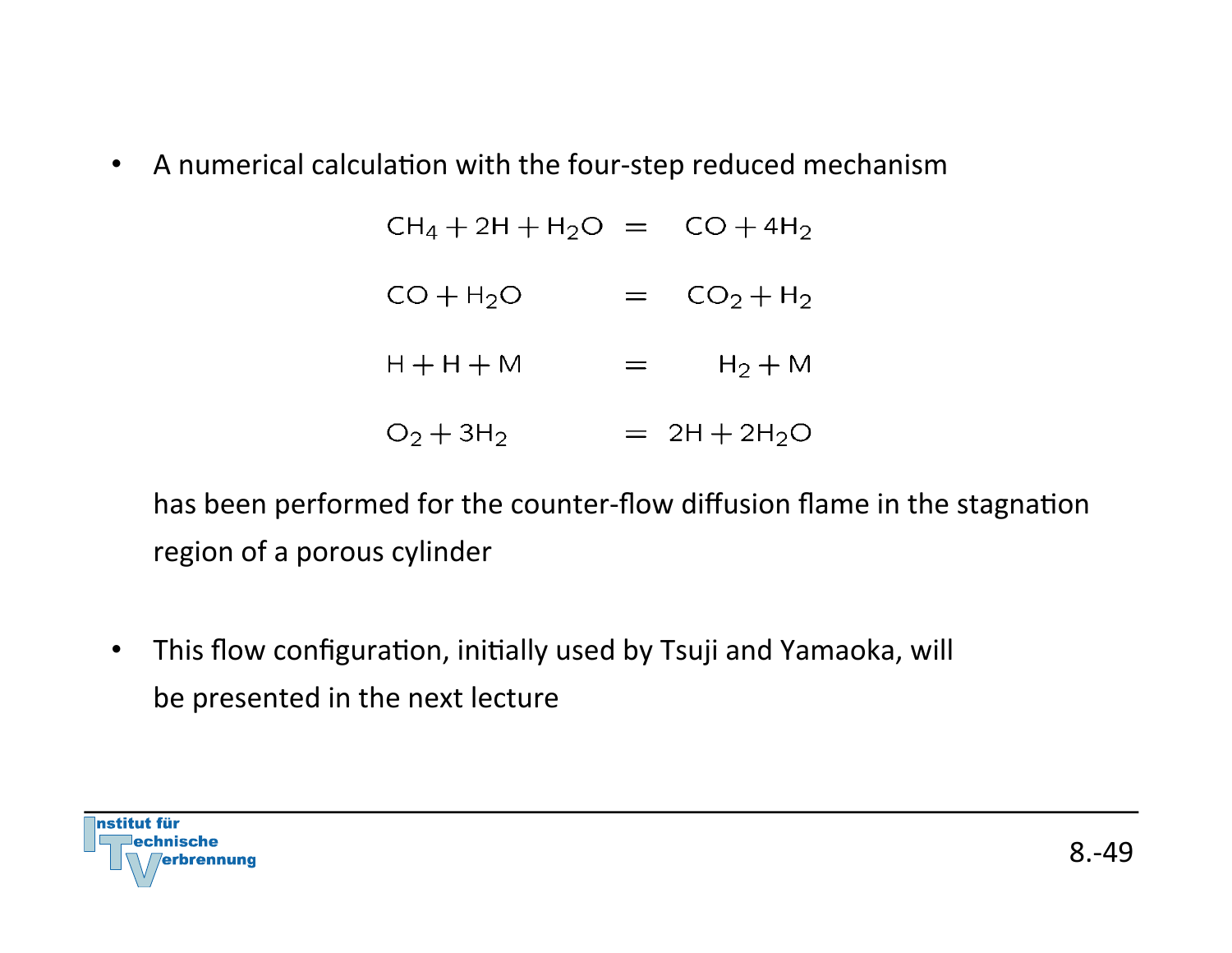• Temperature profiles for methane-air flames



- The second value of the strain rate corresponds to a condition close to extinction
- It is seen that the temperature in the reaction zone decreases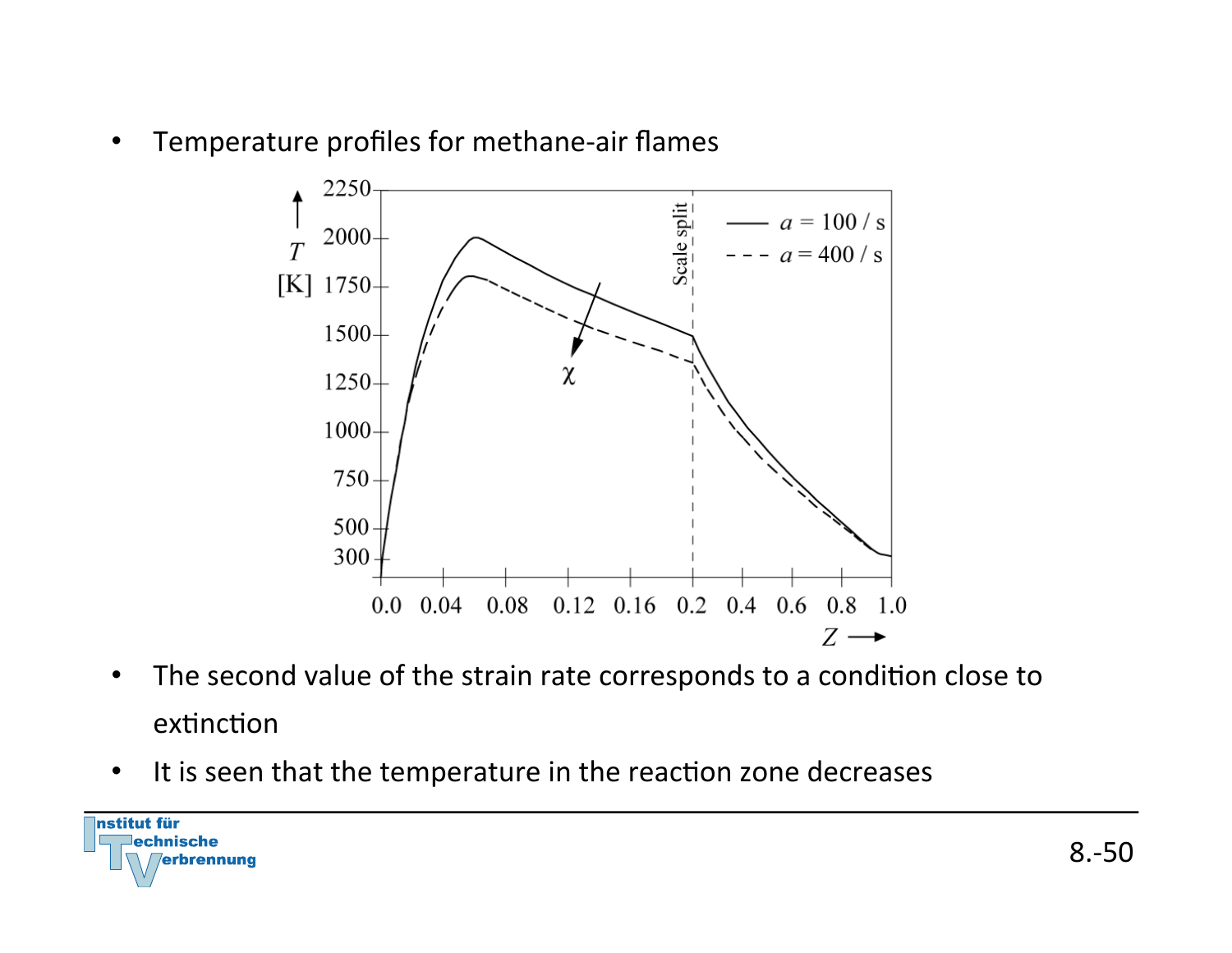• Fuel and oxygen mass fraction profiles for methane-air flames



• The oxygen leakage increases as extinction is approached

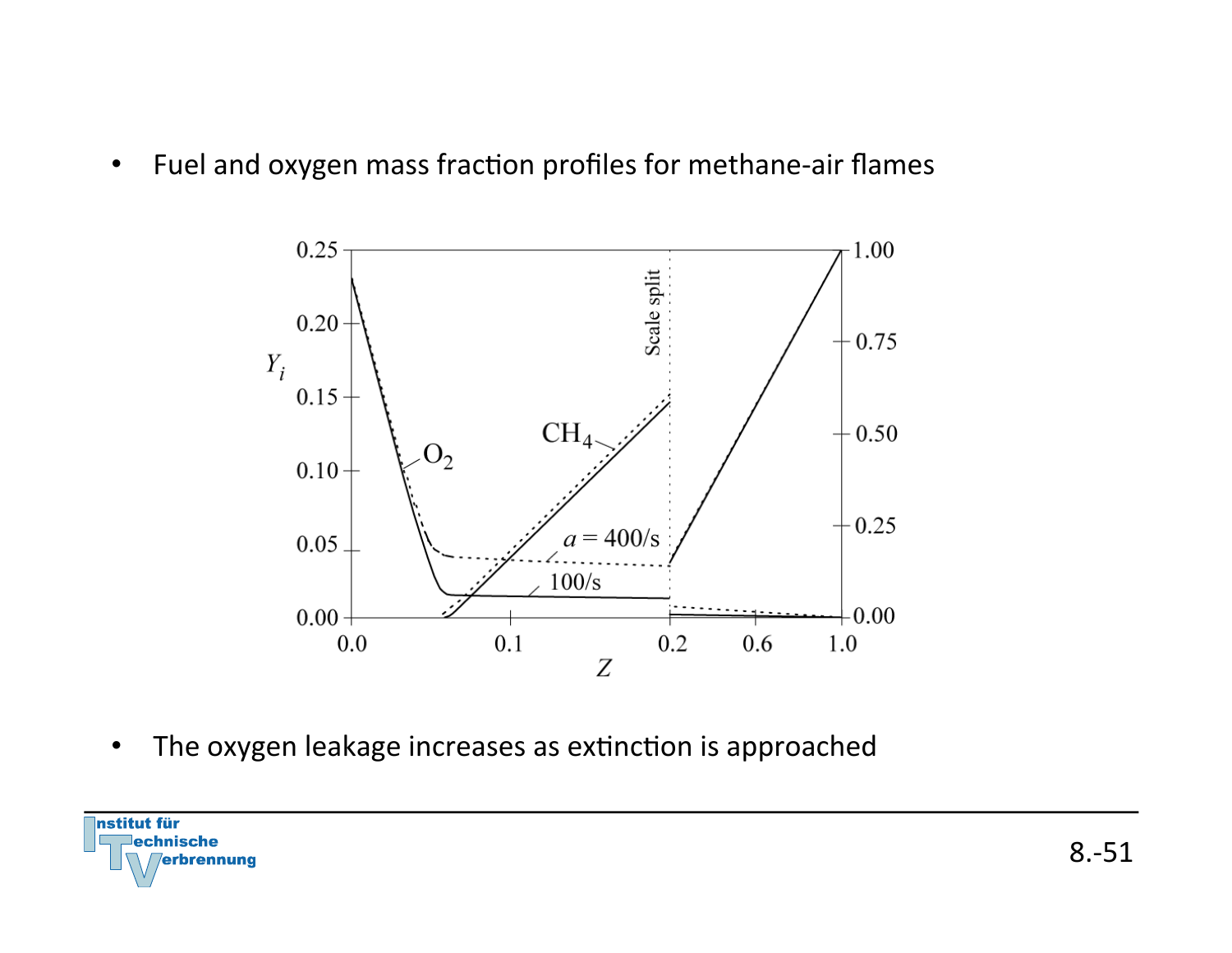• An asymptotic analysis by Seshadri (1988) based on the four-step model shows a close correspondence between the different layers identified in the premixed methane flame and those in the diffusion flame

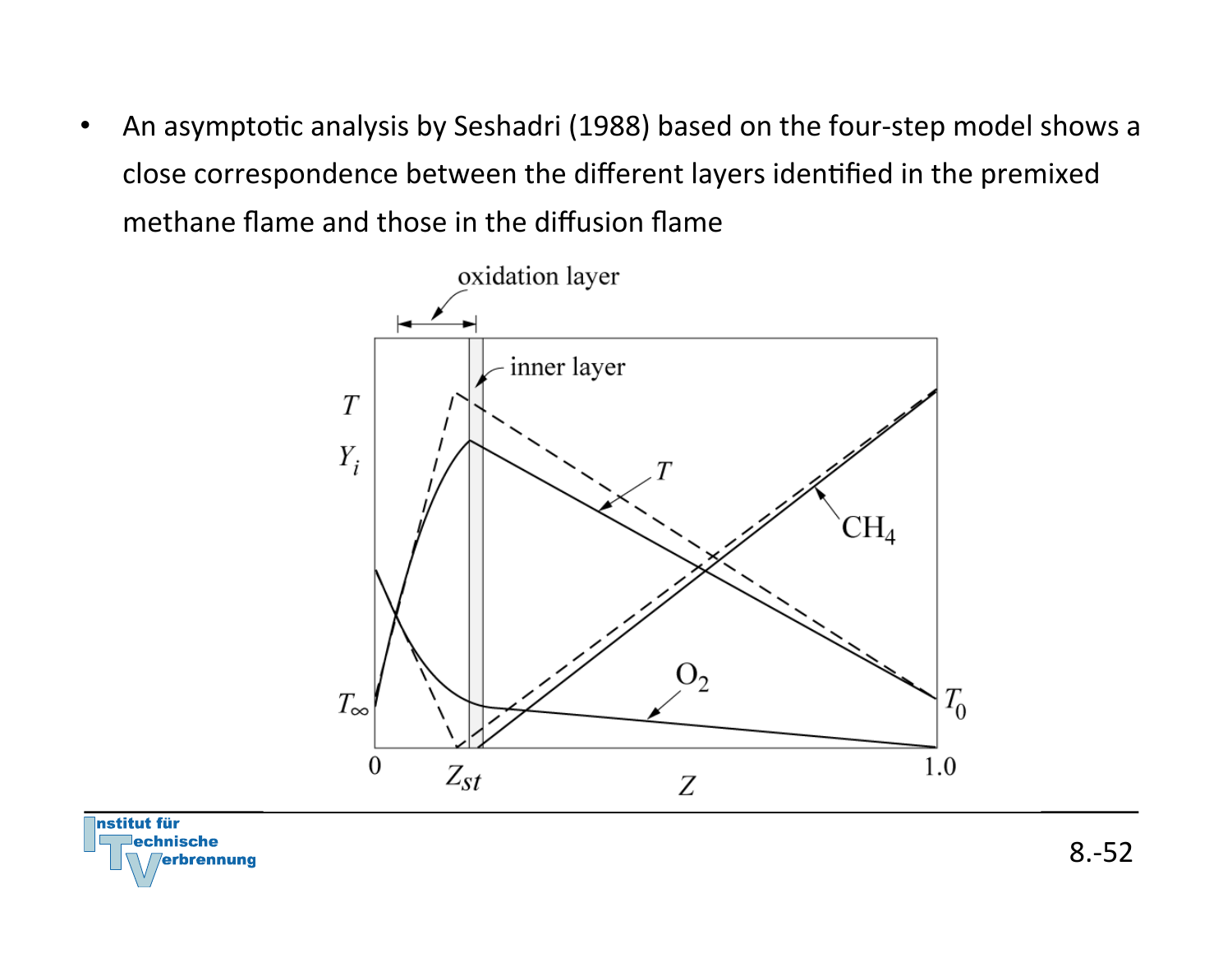• The outer structure of the diffusion flame is the classical Burke-Schumann structure governed by the overall one-step reaction

 $CH_4 + 2O_2 \rightarrow CO_2 + 2H_2O$ 

with the flame sheet positioned at  $Z = Z_{st}$ 

- The inner structure consists of a thin  $H_2$  CO oxidation layer of thickness of order  $\varepsilon$  toward the lean side and a thin inner layer of thickness of order  $\delta$  slightly toward the rich side of  $Z = Z_{st}$
- Beyond this layer, the rich side is chemically inert, because all radicals are consumed by the fuel

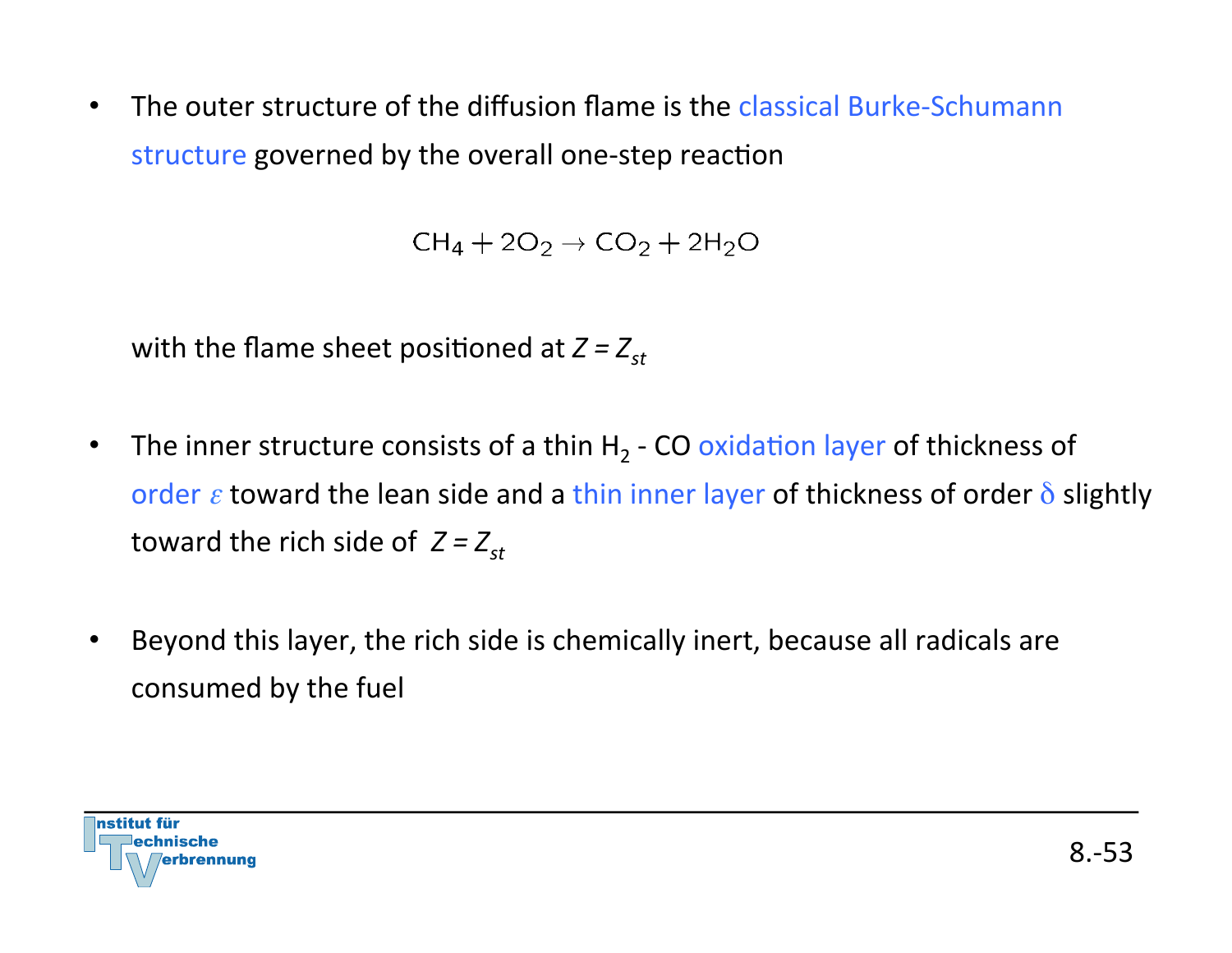- The comparison of the diffusion flame structure with that of a premixed flame shows that
	- Rich part of the diffusion flame corresponds to the upstream preheat zone of the premixed flame
	- Lean part corresponds to the downstream oxidation layer
- The maximum temperature corresponds to the inner layer temperature of the asymptotic structure





8.-54